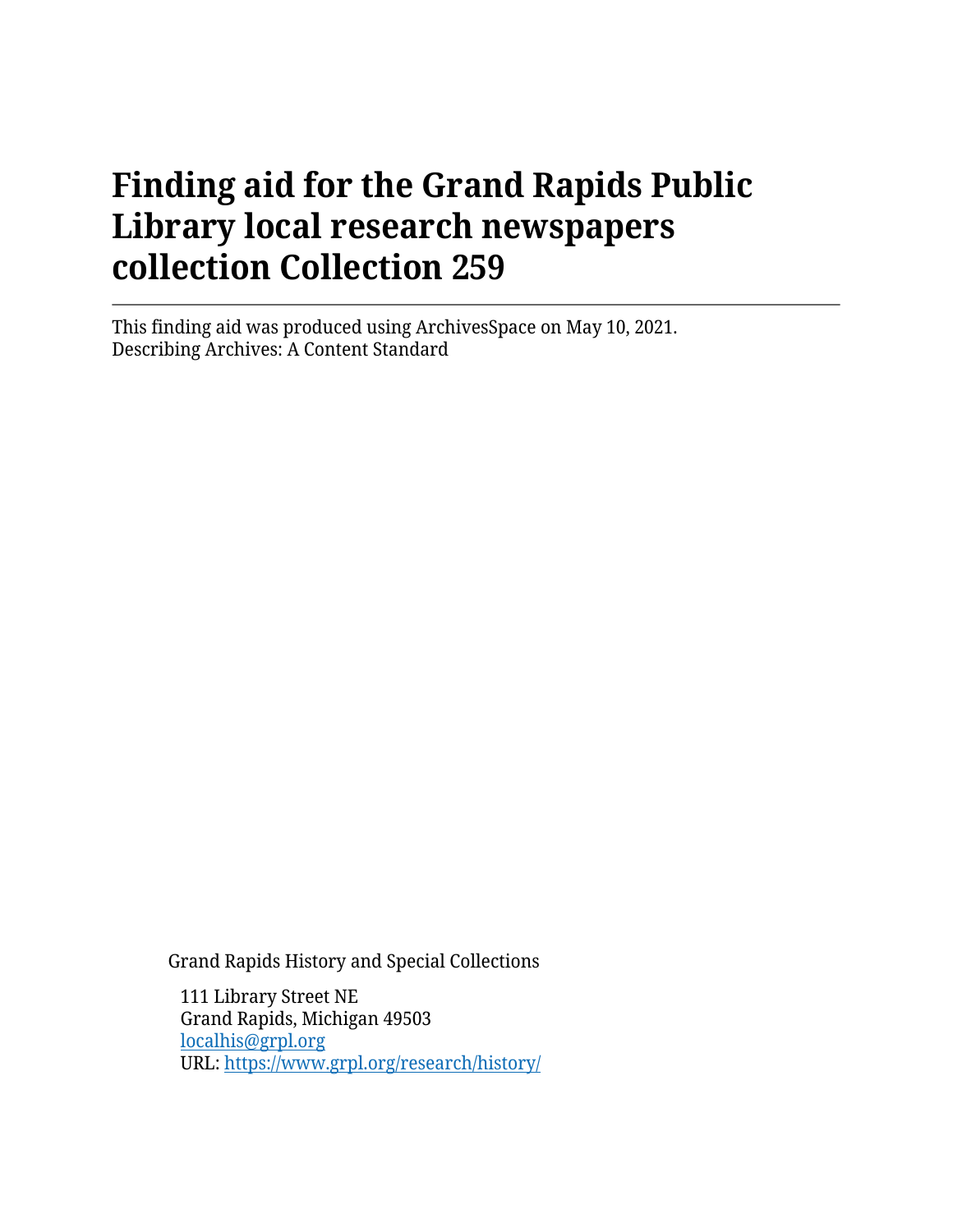# <span id="page-1-0"></span>**Table of Contents**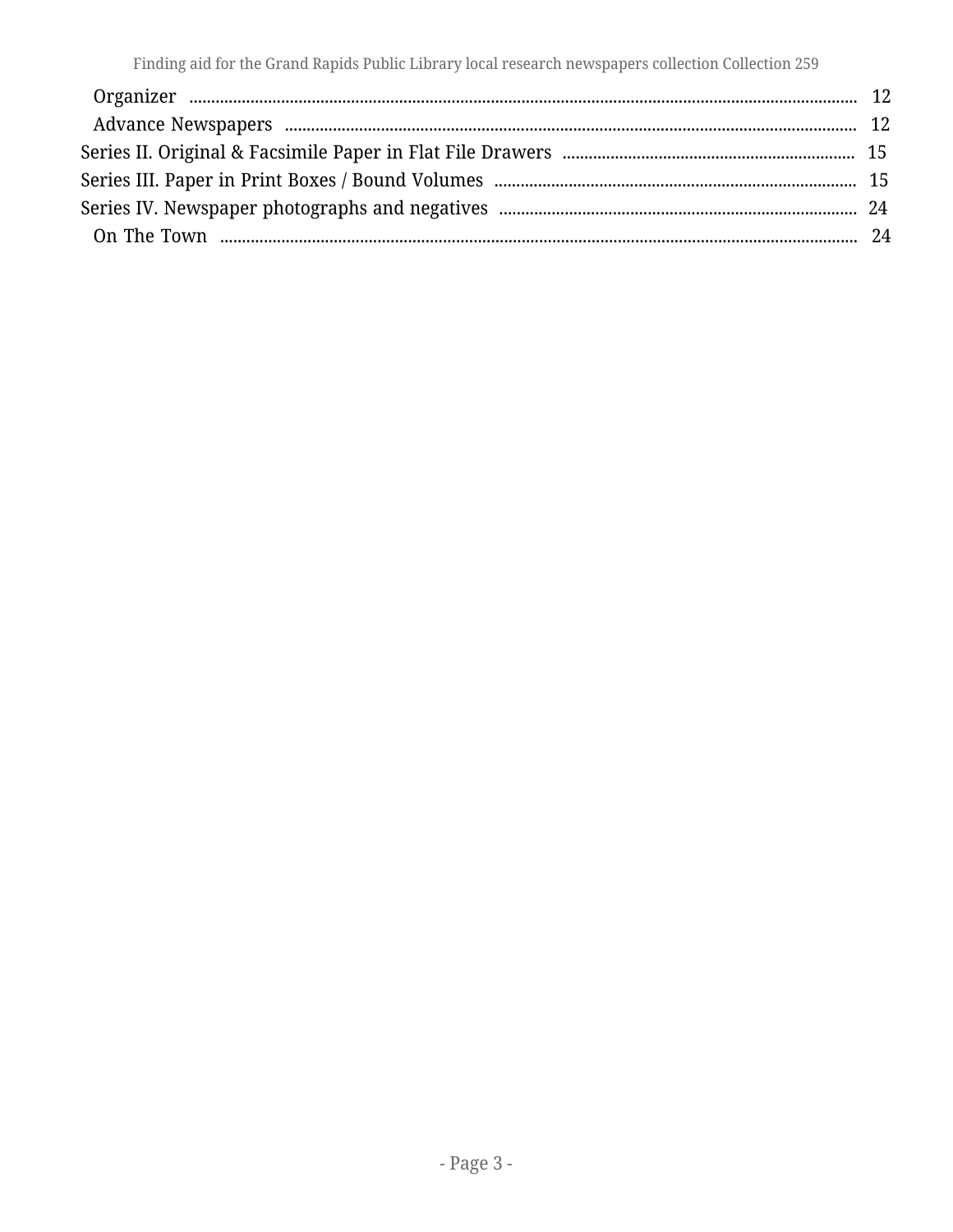## <span id="page-3-0"></span>**Summary Information**

| <b>Repository:</b>                                              | <b>Grand Rapids History and Special Collections</b>                                                                                                                                                                                                                                                                                                                                                                                                                                                                                                                                                                                                                                |
|-----------------------------------------------------------------|------------------------------------------------------------------------------------------------------------------------------------------------------------------------------------------------------------------------------------------------------------------------------------------------------------------------------------------------------------------------------------------------------------------------------------------------------------------------------------------------------------------------------------------------------------------------------------------------------------------------------------------------------------------------------------|
| Title:<br>ID:                                                   | Grand Rapids Public Library local research newspapers<br>collection<br>Collection 259                                                                                                                                                                                                                                                                                                                                                                                                                                                                                                                                                                                              |
| <b>ID</b> [Archivists<br><b>Toolkit</b><br>Database::RESOURCE]: | 265                                                                                                                                                                                                                                                                                                                                                                                                                                                                                                                                                                                                                                                                                |
| Date:                                                           | 1840s-2013                                                                                                                                                                                                                                                                                                                                                                                                                                                                                                                                                                                                                                                                         |
| <b>Physical</b><br>Description:                                 | 212.2 Linear Feet                                                                                                                                                                                                                                                                                                                                                                                                                                                                                                                                                                                                                                                                  |
| Language of the<br><b>Material:</b>                             | English.                                                                                                                                                                                                                                                                                                                                                                                                                                                                                                                                                                                                                                                                           |
| Abstract:                                                       | This is the general archival collection for newspapers from the<br>greater Grand Rapids and Kent County areas, along with a few<br>Michigan newspapers. The two major Grand Rapids, Michigan<br>newspapers of the 20th century are the Grand Rapids Press,<br>which continues today, and the Grand Rapids Herald, which<br>ceased in 1959. Holdings of earlier Grand Rapids newspapers,<br>beginning in the 1840s, are also available, although there are<br>many missing issues. Additional newspaper holdings include<br>neighborhood newspapers, special interest newspapers (such<br>as Grand Valley Labor News) and ethnic newspapers (such as<br>Grand River Times, La Voz). |

**^** [Return to Table of Contents](#page-1-0)

# <span id="page-3-1"></span>**Biographical / Historical**

Generally, newspapers are serial publications issued in print on a daily or weekly basis. The intent of the publisher is generally the presentation of current news. As such, the physical form of the newspaper is ephemeral, not created by the publisher for long term durability or access. Newspapers published before the Civil War had rag content in the paper, potentially making the physical item more durable than later newspapers that were often printed on cheap newsprint paper.

For information on the history of newspapers in Grand Rapids, see: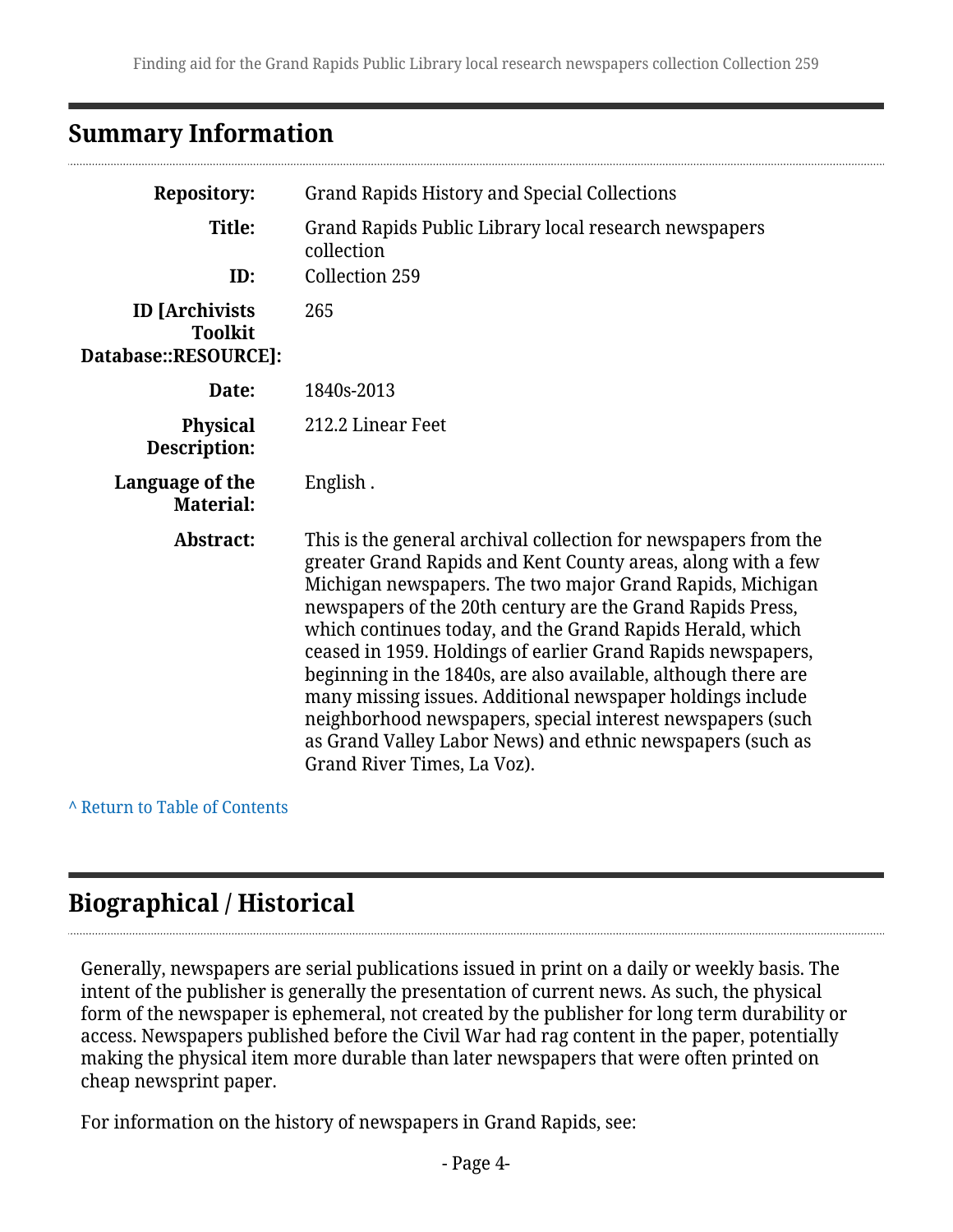The Chronology of Newspapers in the Grand Rapids Area, published on the Kent County Michigan GenWeb site (http://kent.migenweb.net/newspapers/chronology.html). Includes early information from the Michigan Pioneers Collection, Vol. 6, 1883; pg 82-3.

Chapter XIII: The County Press (pages 414-441) from The History of Kent County, Michigan ; together with sketches of its cities, villages and townships ... biographies of representative citizens. Chicago,: C. C. Chapman & co., 1881.

Chapter 30, The Press of Grand Rapids (pages 260-277) from Albert Baxter's History of the City of Grand Rapids. New York,, Grand Rapids, : Munsell & company, 1891.

Newspapers of Grand Rapids (pages 95-98) from A Citizen's History of Grand Rapid, Michigan. Compiled/edited by William J. Etten. A.P. Johnson Company for the Campau centennial committee, 1926.

For additional historical information on area newspapers see Coll. 289.

#### **^** [Return to Table of Contents](#page-1-0)

# <span id="page-4-0"></span>**Scope and Contents**

Newspapers are available on microfilm or on paper. The dates and contents for these various formats vary. As a rule, most greater Grand Rapids area newspaper holdings are held on microfilm. Only selective titles or issues of original newspapers are kept in the archives, with the primary user collection being those on microfilm. Due to the fragile nature of the printed newspaper, these items are generally used only for exhibits or special projects.

**^** [Return to Table of Contents](#page-1-0)

# <span id="page-4-1"></span>**Administrative Information**

### **Publication Statement**

Grand Rapids History and Special Collections

111 Library Street NE Grand Rapids, Michigan 49503 [localhis@grpl.org](mailto:localhis@grpl.org) URL:<https://www.grpl.org/research/history/>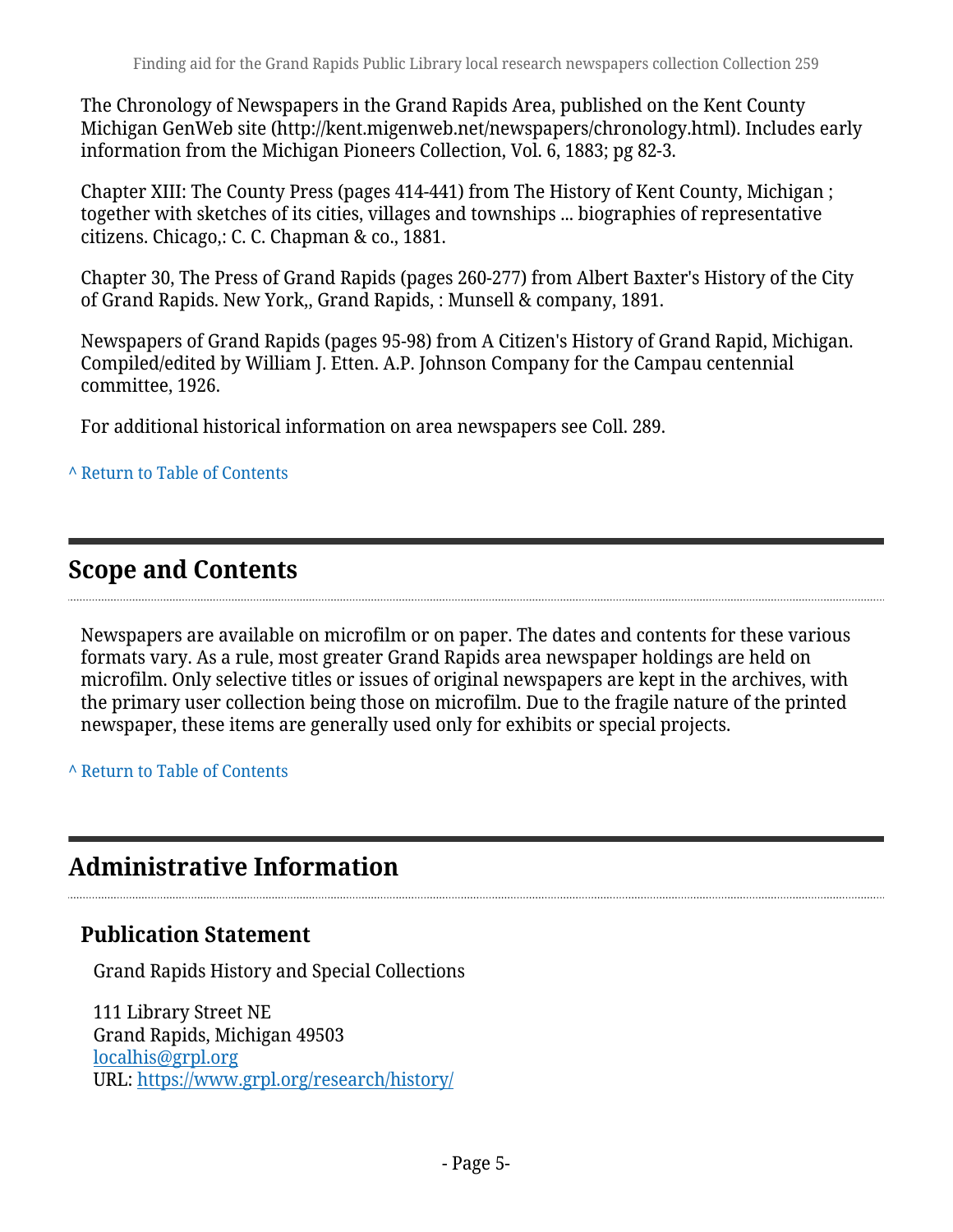### **Master Microfilm Sets**

Master Microfilm are those versions of the microfilm of the greatest quality, preserved for use only to create usage microfilm.

The Grand Rapids Public Library Archives has some master microfilm for some titles, created when the Library has taken the initiative to microfilm the title, usually using a commercial vendor. Other master microfilm for Grand Rapids area titles is held at Central Michigan University or the Library of Michigan, if created through the U.S. Newspaper Microfilm Project, or by UMI Proquest, if created through that vendor, for example.

Please note that several of these master microfilm were created using pre-US-Newspaper project standards, and any master microfilm is likely to have missing issue, if those issues were unavailable at the time of microfilming.

**^** [Return to Table of Contents](#page-1-0)

# <span id="page-5-0"></span>**Related Materials**

### **Related Materials**

Newspaper titles not listed in this finding aid may be treated as magazines or serials. Check the library catalog and/or the list of magazines/periodicals.

Older issues of the New York Times are kept on microfilm in the reference department on the lower level.

Related archival collections:

Collection 256, Underground newspapers

Collection 297, Grand Rapids Press collection

Collection 216, GRPL ephemera collection: contains Grand Rapids Press Voter's Guides special sections

**^** [Return to Table of Contents](#page-1-0)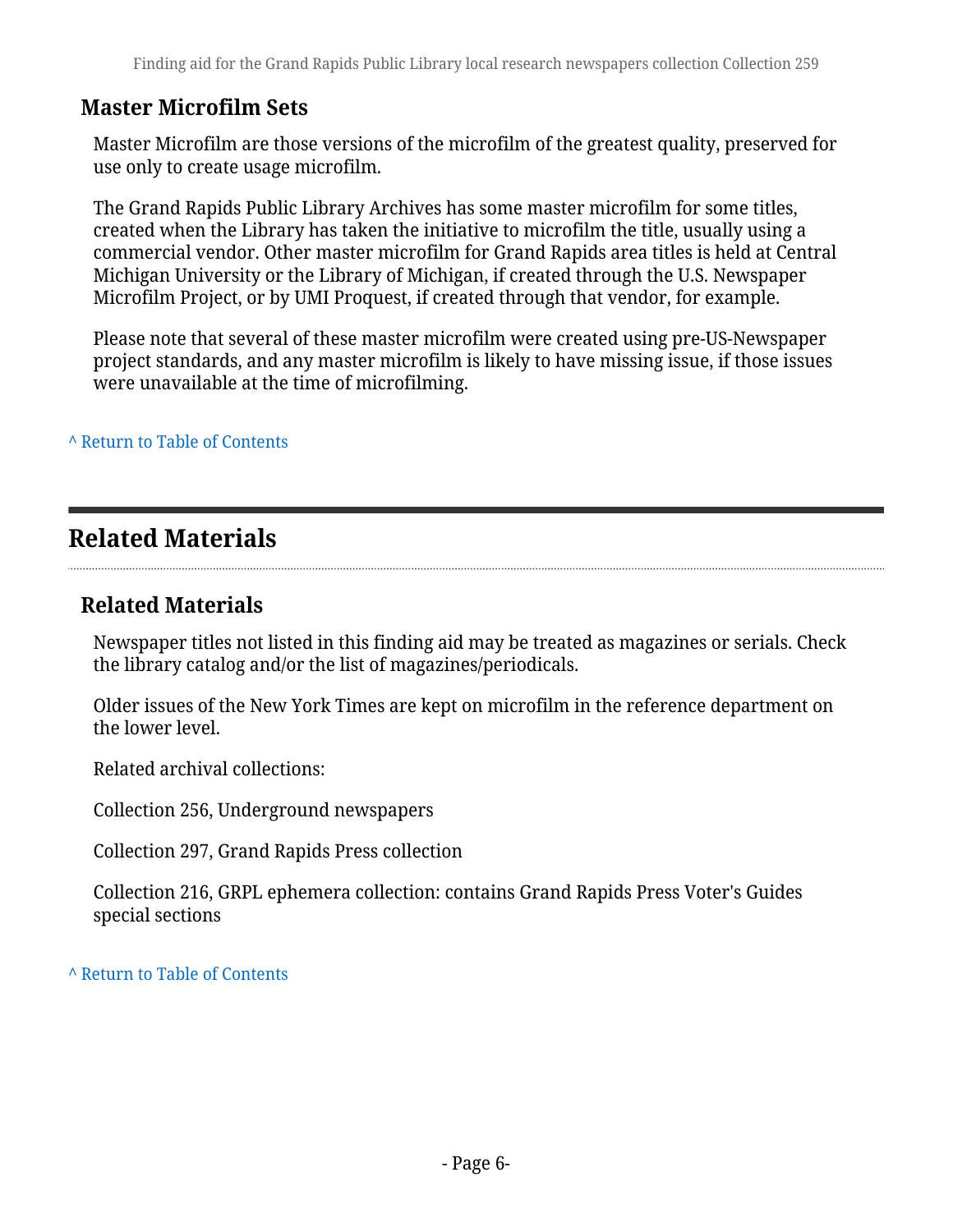# <span id="page-6-0"></span>**Controlled Access Headings**

- newspapers
- Newspapers -- Michigan -- Grand Rapids
- Grand Rapids (Mich.) -- History

# <span id="page-6-1"></span>**Indexing**

Indexing is available for some newspaper titles, but not all titles or all holdings of all titles. However, the largest percentage of Grand Rapids newspapers have no indexing at this time. The more specific information that the researcher has concerning when an item was published, the more likely it may be found.

A list of indexes available online can be found on the library's website. Indexes for the Grand Rapids Press are available from 1982-2005 and 1893-1922 (through NewsBank, with full text articles for a fee).

In addition, limited newspaper indexing from 1957 to 1986 is available within the department in the form of a paper index. Few personal and corporate names are given in this indexing time period.

Some articles may also be found in the Grand Rapids Herald through searching the Robinson Studio collection. The Robinson Studio took pictures for use in the Grand Rapids Herald from the late 1930s through the late 1950s. Negatives for man of these images are indexed and the date provides the best date to start looking for the image within the newspaper.

Obituaries published in Grand Rapids newspapers from 1910-present are indexed on the Western Michigan Genealogical Society website.

**^** [Return to Table of Contents](#page-1-0)

# <span id="page-6-2"></span>**Collection Inventory**

### <span id="page-6-3"></span>**Series I. Newspapers on Microfilm**

Existence and Location of Copies: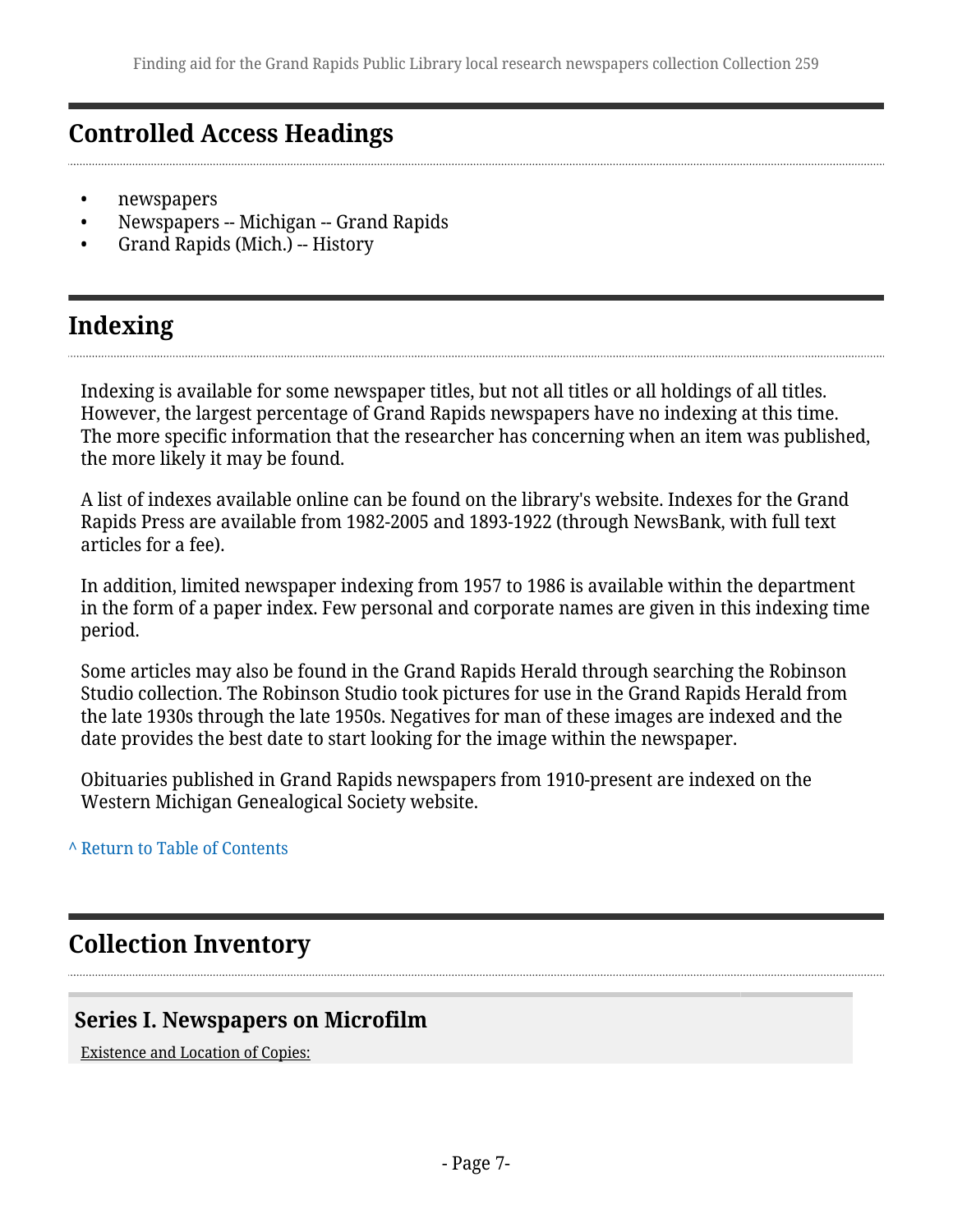#### **Existence and Location of Copies**

Duplicates of the newspaper microfilm listed here are available on the local history floor for patrons to use. Use of the original master copies is prohibited.

#### <span id="page-7-0"></span>**Germania, 1897-1916**

Language of the Material: German

#### **Biographical / Historical**

German language newspaper printed in Grand Rapids until 1916. It is likely that the shift in American opinion following the sinking of the Lusitania in 1915 and the continued use of unrestricted submarine warfare led to fewer German-Americans wanting to openly identify as German. The subsequent rise of anti-German sentiment in the United States during the First World War put a halt to publication.

<span id="page-7-6"></span><span id="page-7-5"></span><span id="page-7-4"></span><span id="page-7-3"></span><span id="page-7-2"></span><span id="page-7-1"></span>

| <b>Title/Description</b>                | <b>Instances</b> |
|-----------------------------------------|------------------|
| Germania, 1897-March 29, 1916           | <b>Box MF1</b>   |
| Germania, 1895-1896                     | <b>Box MF2</b>   |
| G.R. Chronicle, 1905-1929               |                  |
| <b>Title/Description</b>                | <b>Instances</b> |
| G.R. Chronicle, 1905-1929               | <b>Box MF1</b>   |
| Daily Artisan Record, 1908-1935         |                  |
| <b>Title/Description</b>                | <b>Instances</b> |
| Daily Artisan Record, 1908-1935         | <b>Box MF2</b>   |
| East End Advocate, 1920-1930            |                  |
| <b>Title/Description</b>                | <b>Instances</b> |
| East End Advocate, 1920-1930            | <b>Box MF2</b>   |
| Echo, 1906-1914                         |                  |
| <b>Title/Description</b>                | <b>Instances</b> |
| Echo, 1906-1914                         | <b>Box MF2</b>   |
| <b>Burton Heights Leader, 1913-1914</b> |                  |
| <b>Title/Description</b>                | <b>Instances</b> |
| Burton Heights Leader, 1913-1914        | <b>Box MF2</b>   |
| <b>Burton Heights Record, 1952</b>      |                  |
| <b>Title/Description</b>                | <b>Instances</b> |
| Burton Heights Record, 1952             | <b>Box MF2</b>   |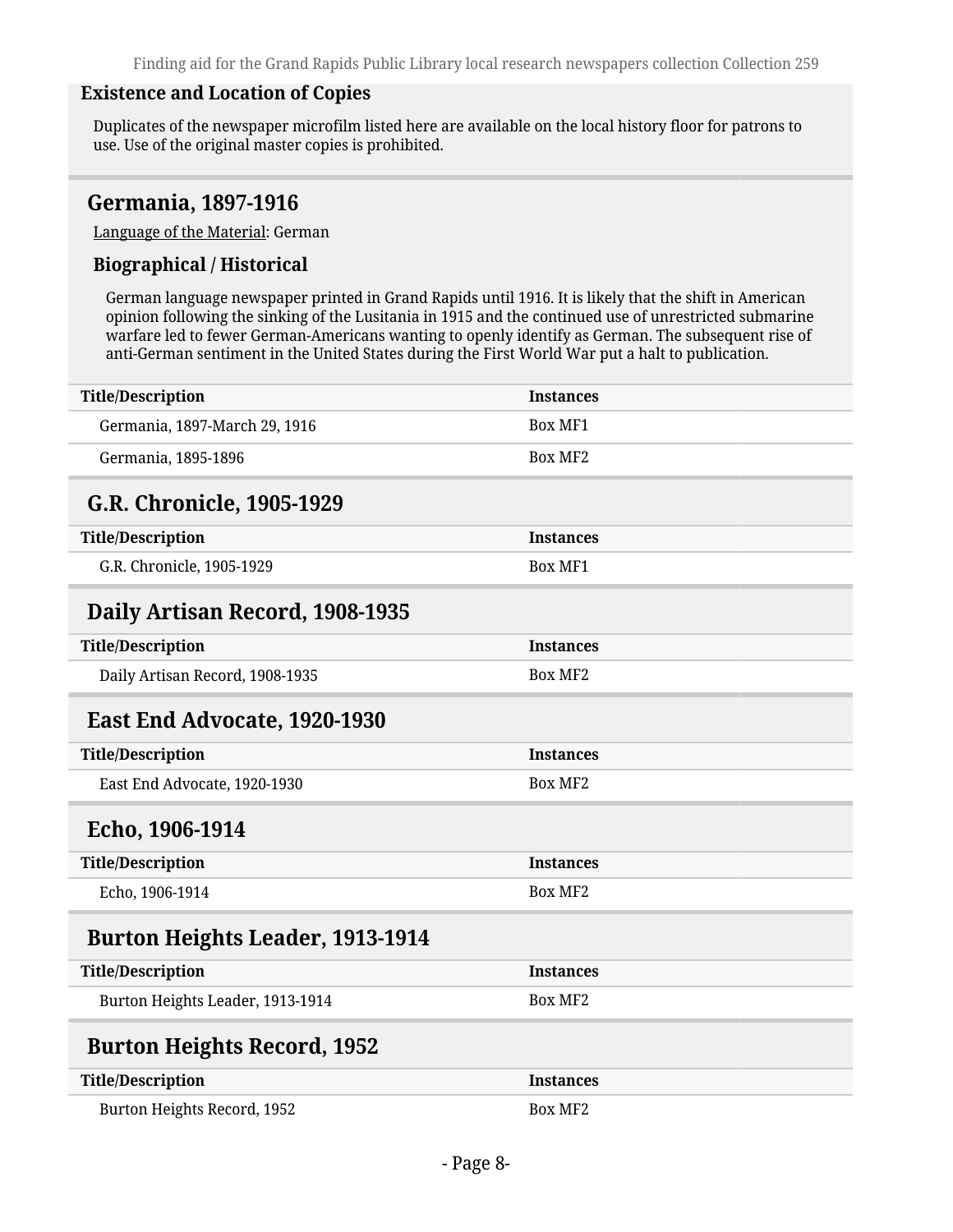## **General**

[Check holdings. See UMI film in cabinet]

<span id="page-8-4"></span><span id="page-8-3"></span><span id="page-8-2"></span><span id="page-8-1"></span><span id="page-8-0"></span>

| <b>Creston News, 1954-1955</b>            |                  |
|-------------------------------------------|------------------|
| <b>Title/Description</b>                  | <b>Instances</b> |
| <b>Creston News, 1954-1955</b>            | <b>Box MF2</b>   |
| <b>G.R. Chronicle, 1930-1940</b>          |                  |
| <b>Title/Description</b>                  | <b>Instances</b> |
| G.R. Chronicle, 1930-1940                 | <b>Box MF3</b>   |
| G.R. Democrat, 1892                       |                  |
| <b>Title/Description</b>                  | <b>Instances</b> |
| G.R. Democrat, 1892                       | <b>Box MF3</b>   |
| <b>Cadence Master (8 per box)</b>         |                  |
| <b>Title/Description</b>                  | <b>Instances</b> |
| Cadence Master (8 per box)                | Box MF36         |
| Cadence Master (8 per box)                | Box MF37         |
| Grand Rapids Herald, 1855-1856; 1884-1959 |                  |
| <b>Title/Description</b>                  | <b>Instances</b> |
| 1855-1856; 1884-11 to 1889-07-18          | Box MF3          |
| 1889-07-18 to 1893-10-30                  | <b>Box MF4</b>   |
| 1893-10-31 to 1899-02-18                  | <b>Box MF5</b>   |
| 1899-02-19 to 1903-02-21                  | <b>Box MF6</b>   |
| 1903-02-23 to 1906-07-18                  | <b>Box MF7</b>   |
| 1906-07-19 to 1909-07-24                  | <b>Box MF8</b>   |
| 1909-07-25 to 1912-06-03                  | Box MF9          |
| 1912-06-04 to 1915-01-18                  | Box MF10         |
| 1915-01-19 to 1917-08-22                  | Box MF11         |
| 1917-08-23 to 1920-04-09                  | Box MF12         |
| 1920-04-10 to 1922-08-05                  | Box MF13         |
| 1922-08-06 to 1924-07-07                  | Box MF14         |
| 1924-07-08 to 1926-07-03                  | Box MF15         |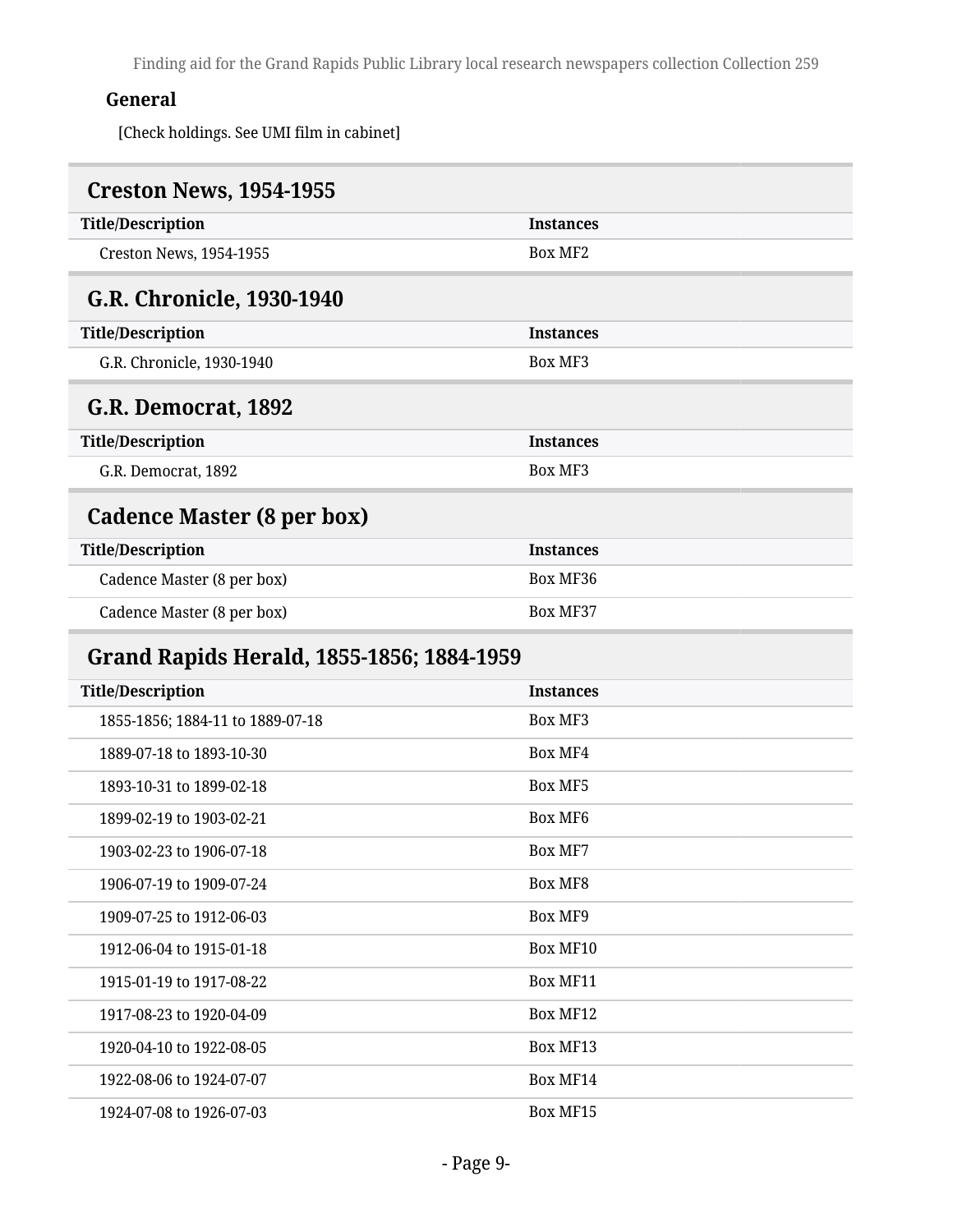| 1926-07-04 to 1928-05-05                                                                                          | Box MF16        |
|-------------------------------------------------------------------------------------------------------------------|-----------------|
| 1928-05-06 to 1930-01-06                                                                                          | Box MF17        |
| 1930-01-07 to 1931-12-19                                                                                          | <b>Box MF18</b> |
| 1931-12-20 to 1934-08-14                                                                                          | <b>Box MF19</b> |
| 1934-08-15 to 1936-11-19                                                                                          | Box MF20        |
| 1936-11-20 to 1938-12-08                                                                                          | Box MF21        |
| 1938-12-09 to 1940-12-31                                                                                          | Box MF22        |
| 1941-01-01 to 1943-01-09                                                                                          | Box MF23        |
| 1943-01-10 to 1945-04-22                                                                                          | Box MF24        |
| 1945-04-23 to 1947-05-18                                                                                          | <b>Box MF25</b> |
| 1947-05-19 to 1949-04-30                                                                                          | Box MF26        |
| 1949-05-01 to 1951-01-31                                                                                          | Box MF27        |
| 1951-02-01 to 1952-09-30                                                                                          | Box MF28        |
| 1952-10-01 to 1953-11-15                                                                                          | <b>Box MF29</b> |
| 1953-11-16 to 1954-12-15                                                                                          | Box MF30        |
| 1954-12-16 to 1956-11-30                                                                                          | Box MF31        |
| 1956-12-01 to 1958-11-24                                                                                          | Box MF32        |
| 1959                                                                                                              | Box MF33        |
| Misc. Grand Rapids Herald extra microfilm: 5/21/11-7/2/11;<br>11/16/22-12/17/22; 11/10/40-12/7/40; and March 1948 | <b>Box 139</b>  |
|                                                                                                                   |                 |

## <span id="page-9-0"></span>**Grand Rapids Legal News, 1936-1956**

| <b>Title/Description</b>           | <b>Instances</b> |
|------------------------------------|------------------|
| Grand Rapids Legal News, 1936-1956 | Box MF33         |

## <span id="page-9-1"></span>**Grandville Ave. Record, 1911-1918**

| Title/Description                 | <b>Instances</b> |
|-----------------------------------|------------------|
| Grandville Ave. Record, 1911-1918 | Box MF33         |
|                                   |                  |

# <span id="page-9-2"></span>**Rockford Register, 1906-1925**

| <b>Title/Description</b>     | <b>Instances</b> |
|------------------------------|------------------|
| Rockford Register, 1906-1925 | <b>Box ME33</b>  |
|                              |                  |

# <span id="page-9-3"></span>**Rockford Register, 1906-1935**

| <b>Title/Description</b> |  |
|--------------------------|--|
|                          |  |

**Instances**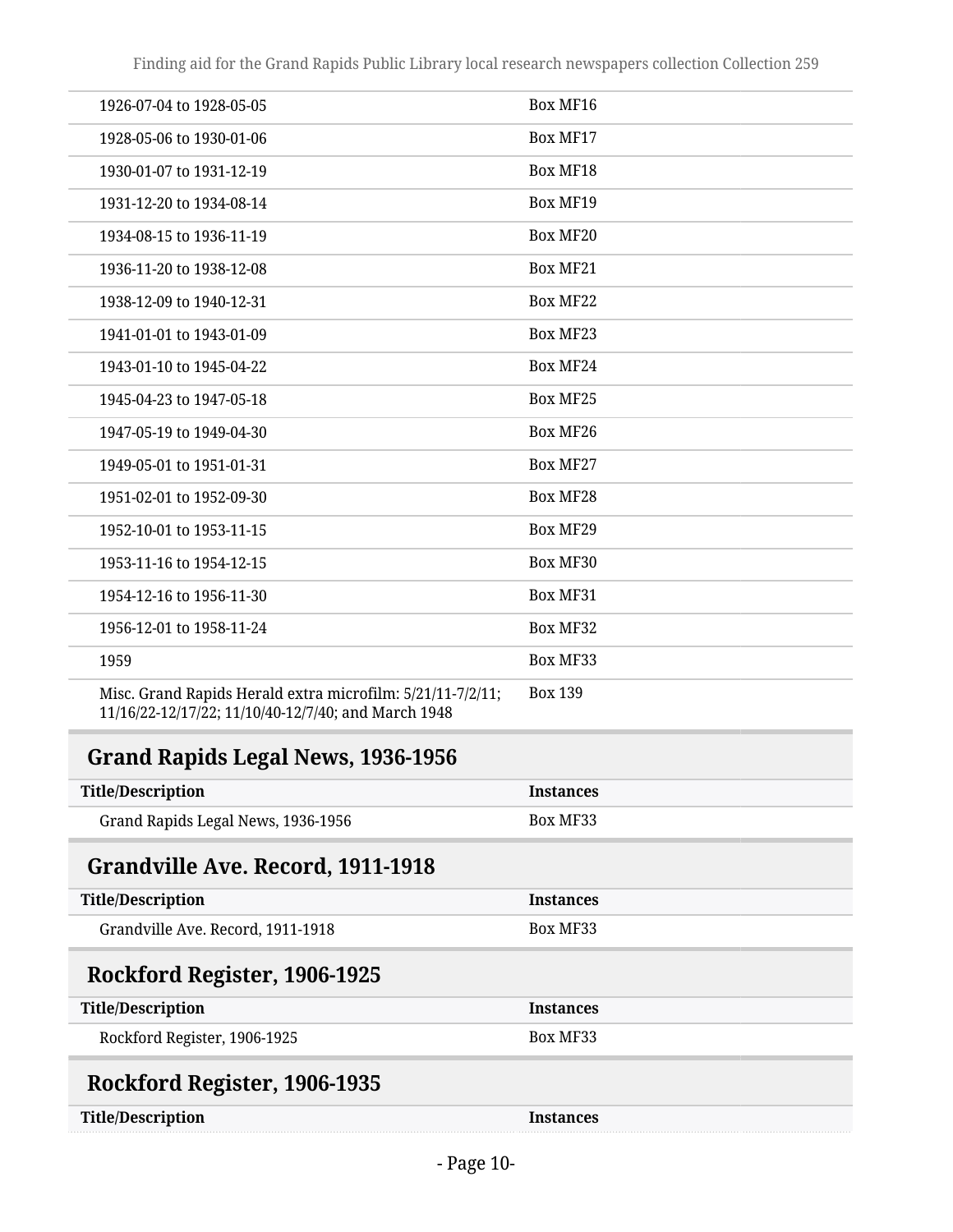Rockford Register, 1906-1935 Box MF34

### <span id="page-10-0"></span>**Der Sonntagsbote, 1898-1916**

Language of the Material: German

#### **Biographical / Historical**

German language newspaper printed in Grand Rapids until 1916. It is likely that the shift in American opinion following the sinking of the Lusitania in 1915 and the continued use of unrestricted submarine warfare led to fewer German-Americans wanting to openly identify as German. The subsequent rise of anti-German sentiment in the United States during the First World War put a halt to publication.

<span id="page-10-3"></span><span id="page-10-2"></span><span id="page-10-1"></span>

| <b>Title/Description</b>                      | <b>Instances</b> |
|-----------------------------------------------|------------------|
| Der Sontagsbode, 1898-1916                    | Box MF34         |
| South Kent Co. News, 1935-1940; 1943-1949     |                  |
| <b>Title/Description</b>                      | <b>Instances</b> |
| South Kent Co. News, 1935-1940                | Box MF34         |
| South Kent Co. News, 1943-1949                | Box MF35         |
| <b>Madison Square Sun, 1913-1914</b>          |                  |
| <b>Title/Description</b>                      | <b>Instances</b> |
| Madison Square Sun, 1913-1914                 | Box MF35         |
| <b>G.R. Weekly Times, 1883-1886</b>           |                  |
| <b>Title/Description</b>                      | <b>Instances</b> |
| G.R. Weekly Times, 1883-1886                  | Box MF35         |
| G.R. Labor News, 1928-1930                    |                  |
| <b>Title/Description</b>                      | <b>Instances</b> |
| G.R. Labor News, 1928-30                      | Box MF35         |
| <b>Southend Sun, 1914-1916</b>                |                  |
| <b>Title/Description</b>                      | <b>Instances</b> |
| Southend Sun, 1914-1916                       | Box MF35         |
| Grand Valley Labor News, 1971-1975; 1984-1994 |                  |
| <b>Title/Description</b>                      | <b>Instances</b> |
| January 26, 1971 November 24, 1975            | Box MF39         |

### <span id="page-10-7"></span>**On the Town, 1982-1993**

<span id="page-10-6"></span><span id="page-10-5"></span><span id="page-10-4"></span>January 1984 to December 1993/January 1994 Box MF39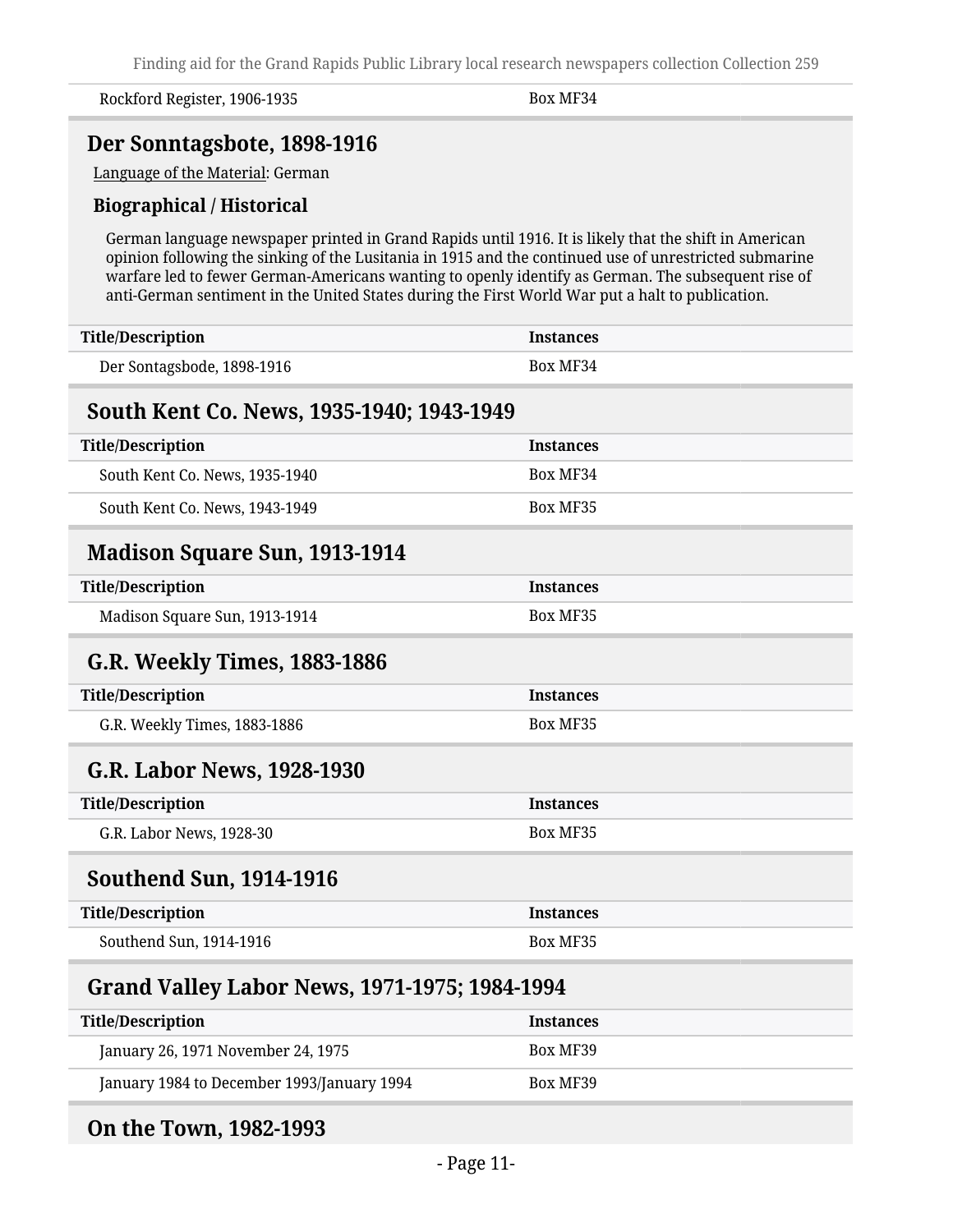<span id="page-11-1"></span><span id="page-11-0"></span>

| <b>Title/Description</b>                               | <b>Instances</b> |
|--------------------------------------------------------|------------------|
| September 1982-December 1984                           | Box MF40         |
| February 1985-April 1988                               | Box MF40         |
| May 1988-February 1991                                 | Box MF40         |
| March 1991-July 1993                                   | Box MF40         |
| August 1993-December 1993                              | Box MF40         |
| <b>Organizer, 1979-1985</b>                            |                  |
| <b>Title/Description</b>                               | <b>Instances</b> |
| January 13, 1979 to January 12, 1985                   | Box MF40         |
| <b>Advance Newspapers</b>                              |                  |
| <b>Ada/Cascade Advance, 1987-1989</b>                  |                  |
| <b>Title/Description</b>                               | <b>Instances</b> |
| April 14, 1987 to January 26, 1988                     | Box MF38         |
| February 2, 1988 to November 15, 1988                  | Box MF38         |
| November 22, 1988-January 24, 1989                     | Box MF38         |
| <b>Ada/Cascade/Forest Hills Advance, 1989</b>          |                  |
| <b>Title/Description</b>                               | <b>Instances</b> |
| January 31, 1989 to February 14, 1989 (on box) partial | Box MF38         |
| <b>Ada/Forest Hills Advance, 1989-1996</b>             |                  |
| <b>Title/Description</b>                               | <b>Instances</b> |
| February 21, 1989 to June 28, 1989                     | Box MF38         |
| July 5, 1989 to April 25, 1990                         | Box MF38         |
| May 2, 1990 to March 27, 1991                          | Box MF38         |
| April 3, 1991 to March 11, 1992                        | Box MF38         |
| March 18, 1992 to October 28, 1992                     | Box MF38         |
| November 4, 1992 to June 2, 1993                       | Box MF38         |
| June 9, 1993 to November 24, 1993                      | Box MF38         |
| December 1, 1993 to May 25, 1994                       | Box MF38         |
| June 1, 1994 to December 7, 1994                       | Box MF38         |
| December 14, 1994 to June 28, 1995                     | Box MF38         |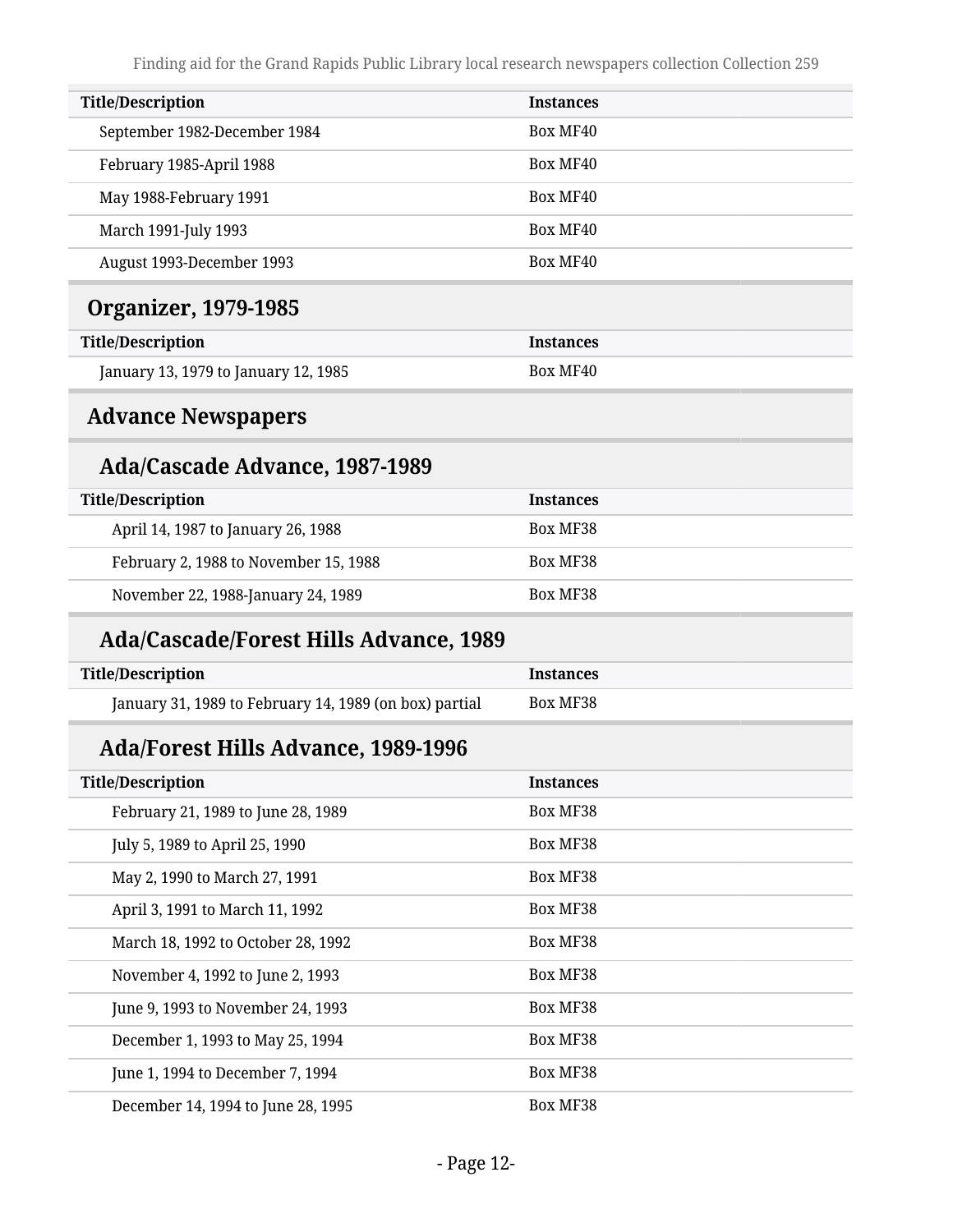| July 5, 1995 to January 17, 1996   | Box MF38        |
|------------------------------------|-----------------|
| January 24, 1996 to July 31, 1996  | <b>Box MF38</b> |
| August 7, 1996 to October 30, 1996 | Box MF38        |

### **Advance Shoppers Guide**

Physical Description: 2 reels

| <b>Title/Description</b>       | <b>Instances</b> |
|--------------------------------|------------------|
| January 2, 1974-April 29, 1975 | Box MF38         |
| May 6, 1975-December 30, 1975  | Box MF38         |

### **Byron Center/Dorr Advance, 1993-1995**

Physical Description: 4 reels

| <b>Title/Description</b>             | <b>Instances</b> |
|--------------------------------------|------------------|
| January 5, 1993 to August 31, 1993   | Box MF38         |
| September 7, 1993 to March 29, 1994  | Box MF38         |
| April 5, 1994 to October 25, 1994    | Box MF38         |
| November 1, 1994 to January 31, 1995 | Box MF38         |

### **Caledonia/Gaines Advance, 1990-1995**

Physical Description: 7 reels

| <b>Title/Description</b>              | <b>Instances</b> |
|---------------------------------------|------------------|
| March 6, 1990 to December 22, 1990    | Box MF38         |
| January 8, 1991 to December 30, 1991  | Box MF38         |
| January 7, 1992 to September 29, 1992 | Box MF38         |
| October 6, 1992 to May 25, 1993       | Box MF39         |
| June 1, 1993 to December 28, 1993     | Box MF39         |
| January 4, 1994 to August 23, 1994    | Box MF39         |
| August 30, 1994 to January 31, 1995   | Box MF39         |

## **East Grand Rapids Advance, 1987-1992**

| <b>Title/Description</b>                       | <b>Instances</b> |
|------------------------------------------------|------------------|
| v. 20, May 5, 1987-December 29, 1987           | Box MF39         |
| v. 20-v. 21 January 5, 1988-September 27, 1988 | Box MF39         |
| v. 21-v. 22, October 4, 1988-June 28, 1989     | Box MF39         |
| v. 22-v. 23, July 5, 1989-May 30, 1990         | Box MF39         |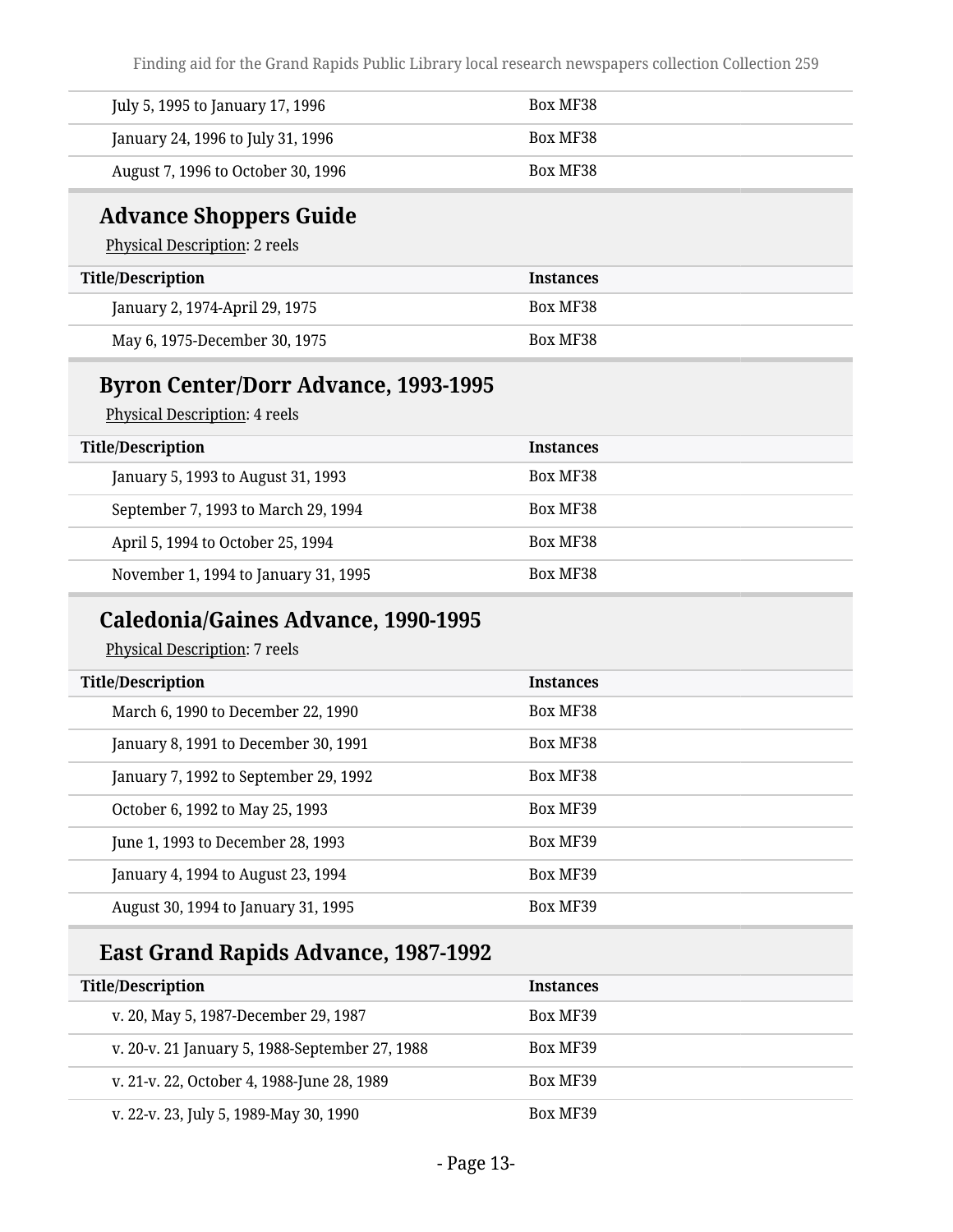| v. 23-v. 24, June 6, 1990-May 29, 1991     | Box MF39 |
|--------------------------------------------|----------|
| v. 24-v. 25, June 5, 1991-January 29, 1992 | Box MF39 |

## **East Kent Photo Reporter, 1979-1982**

| <b>Title/Description</b>                     | <b>Instances</b> |
|----------------------------------------------|------------------|
| v. 12-13, June 5, 1979-July 29, 1980         | Box MF39         |
| v. 13-14, August 5, 1980 to October 27, 1981 | Box MF39         |
| v. 14-15, November 3, 1981-September 7, 1982 | Box MF39         |

### **Grand Rapids Advance, 1991-1997**

Physical Location: The Master Microfilm for v. 5, no. 42 to v. 14, no. 35, June 10, 1997 to April 26, 2006 is held at the Clarke Library at Central Michigan University.

| <b>Title/Description</b>                        | <b>Instances</b> |
|-------------------------------------------------|------------------|
| v. 1, Aug 6, 1991-v. 2, January 26, 1993        | Box MF39         |
| v. 2, February 2, 1993-v. 3, September 28, 1993 | Box MF39         |
| v. 3, October 5, 1993-v. 3, April 26, 1994      | Box MF39         |
| v. 3, May 3, 1994-v. 4, November 29, 1994       | Box MF39         |
| v. 4, December 6, 1994-v. 4, July 25, 1995      | Box MF39         |
| v. 4, August 1, 1995-v. 4, March 26, 1996       | Box MF39         |
| v. 4, April 2, 1996-v. 5, December 30, 1996     | Box MF39         |
| v. 5, January 7, 1997-v. 5, June 3, 1997        | Box MF39         |
|                                                 |                  |

## **Kentwood Advance, 1987-1997**

| <b>Title/Description</b>                               | <b>Instances</b> |
|--------------------------------------------------------|------------------|
| M: April 14, 1987 to November 24, 1987                 | Box MF40         |
| M: December 1, 1987 to August 16, 1988                 | Box MF40         |
| M: August 23, 1988 to May 30, 1989                     | Box MF40         |
| M: v. 24, January 7, 1992 to v. 25, September 22, 1992 | Box MF40         |
| M: v. 25, September 25, 1992 to v. 26, April 27, 1993  | Box MF40         |
| M: v. 26, May 4, 1993 to v. 26, October 26, 1993       | Box MF40         |
| M: v. 26, November 2, 1993 to v. 27, April 26, 1994    | Box MF40         |
| M: v. 27, May 3, 1994 to v. 27, October 25, 1994       | Box MF40         |
| M: November 1, 1994 to v. 2?, May 30, 1995             | Box MF40         |
| M: June 6, 1995 to v. 2?, December 26, 1995            | Box MF40         |
| M: January 2, 1996 to v. 2?, July 39, 1996             | Box MF40         |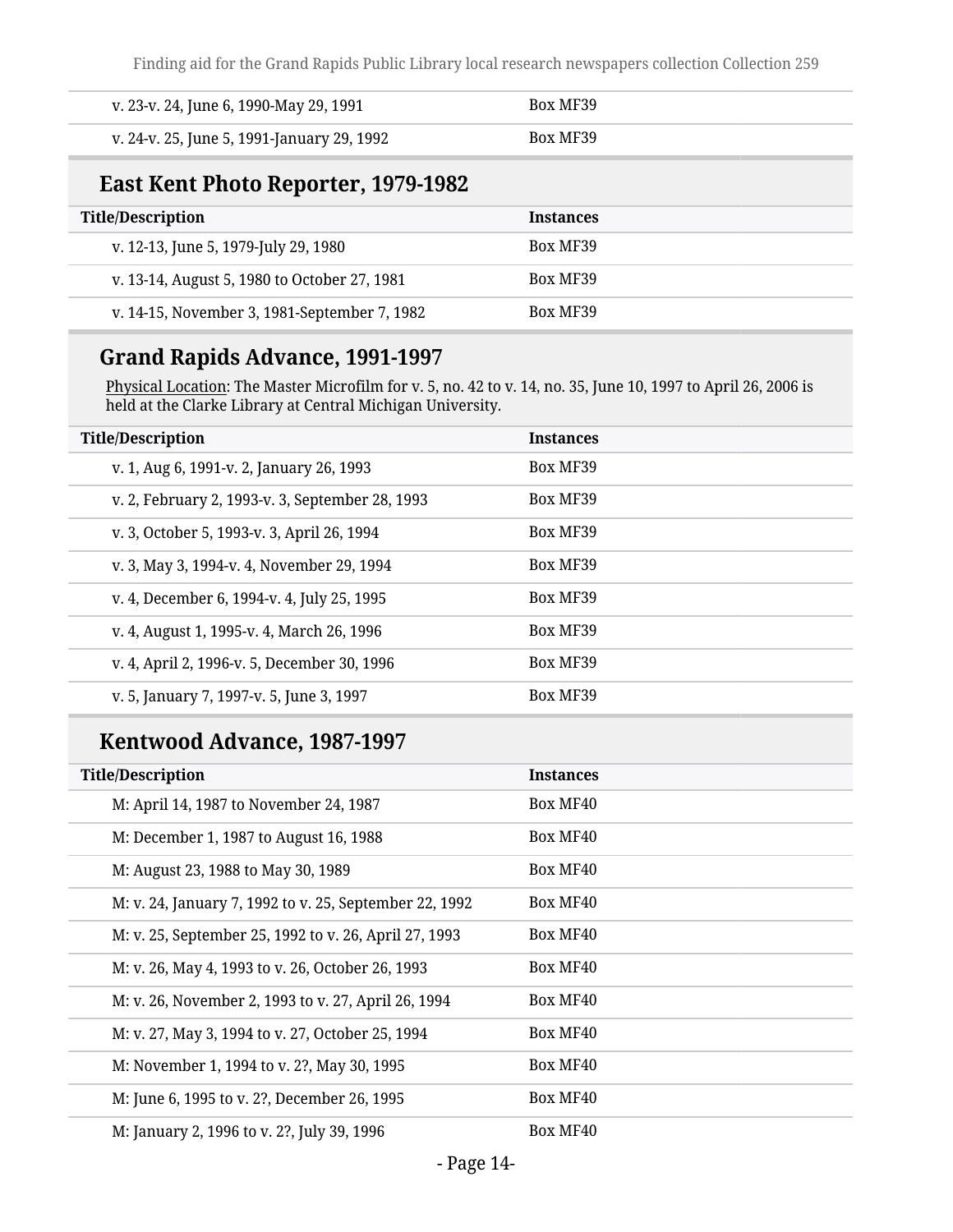| M: August 6, 1996 to v. 2?, February 25, 1997 | Box MF40         |
|-----------------------------------------------|------------------|
| M: March 4, 1997 to v. 2? June 3, 1997        | Box MF40         |
| <b>South Advance, 1995-1997</b>               |                  |
| <b>Title/Description</b>                      | <b>Instances</b> |
| February 7, 1995 to August 29, 1995           | Box MF40         |
| September 5, 1995 to March 26, 1996           | Box MF40         |
| April 2, 1996 to October 22, 1996             | Box MF40         |
| October 29, 1996 to June 3, 1997              | Box MF40         |

#### **^** [Return to Table of Contents](#page-1-0)

## <span id="page-14-0"></span>**Series II. Original & Facsimile Paper in Flat File Drawers**

#### **Scope and Contents**

Includes some national and Michigan newspapers outside the normal scope of the archive's West Michigan & Mid-West focus.

| Title/Description                                           | <b>Instances</b>        |
|-------------------------------------------------------------|-------------------------|
| Various titles & items. Item level description unavailable. | <b>Box</b><br>FF.VIII.C |

#### **^** [Return to Table of Contents](#page-1-0)

#### <span id="page-14-1"></span>**Series III. Paper in Print Boxes / Bound Volumes**

| <b>Title/Description</b>                          | <b>Instances</b> |
|---------------------------------------------------|------------------|
| <b>Grand Rapids Press WWI</b>                     | Box 1            |
| Grand Rapids Press 1920-1930                      | Box 2            |
| Grand Rapids Press 1940-1941                      | Box 3            |
| Grand Rapids Press 1942-1976                      | Box 4            |
| <b>GRP Centennial Edition</b>                     | Box 5            |
| <b>GRP Centennial Edition</b>                     | Box 6            |
| GR Press, Wonderland<br><b>Related Materials:</b> | Box 6.5          |
| <b>Related Materials</b>                          |                  |
| 0.11.1                                            |                  |

See also: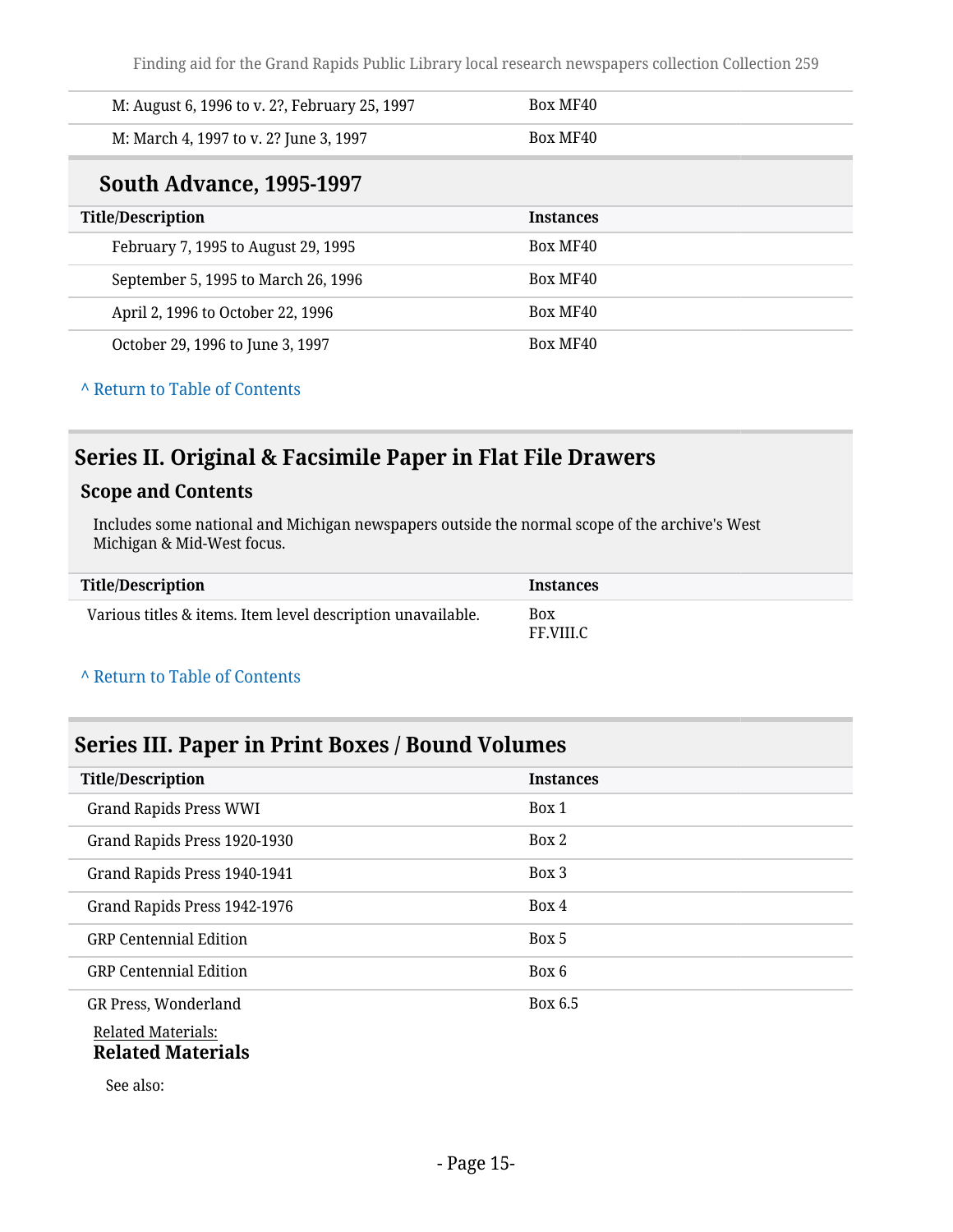#### 1 The Grand Rapids Press Collection at the Grand Rapids Public Library, Collection 297

2 Grand Rapids Press Collection, Grand Rapids Public Museum

| GR Press, Wonderland. Print.                                                                                                       | Box 6.6       |
|------------------------------------------------------------------------------------------------------------------------------------|---------------|
| GR Press, mixed                                                                                                                    | Box 7         |
| GR Press, mixed                                                                                                                    | Box 8         |
| <b>GR Press Answer Book</b>                                                                                                        | Box 9         |
| <b>GR Press Grand Guide</b>                                                                                                        | Box 9.1       |
| <b>GR Press</b>                                                                                                                    | <b>Box 10</b> |
| <b>Immediate Source of Acquisition:</b><br><b>Immediate Source of Acquisition</b>                                                  |               |
| 1999.109                                                                                                                           |               |
| Select WWII GR Press holdings                                                                                                      | <b>Box 10</b> |
| <b>GR Press 2000 Saves sections</b>                                                                                                | <b>Box 11</b> |
| GR Press special issues                                                                                                            | Box 11.5      |
| <b>Grand Rapids Herald</b>                                                                                                         | <b>Box 12</b> |
| <b>GR not Herald or Press</b>                                                                                                      | <b>Box 13</b> |
| <b>GR not Herald or Press</b>                                                                                                      | <b>Box 14</b> |
| Unprocessed Michigan & Misc.                                                                                                       | <b>Box 15</b> |
| Michigan                                                                                                                           | <b>Box 16</b> |
| Non-Michigan                                                                                                                       | <b>Box 17</b> |
| Misc. Titles                                                                                                                       | <b>Box 18</b> |
| <b>Immediate Source of Acquisition:</b><br><b>Immediate Source of Acquisition</b>                                                  |               |
| 1999.011                                                                                                                           |               |
| Working box, Misc. items                                                                                                           | Box 18.5      |
| <b>Processing Information:</b><br><b>Processing Information</b>                                                                    |               |
| Items taken from this recently to order photographs.<br>Current inventory may not reflect the items to be<br>returned to this box. |               |
|                                                                                                                                    |               |

GR Press

Immediate Source of Acquisition: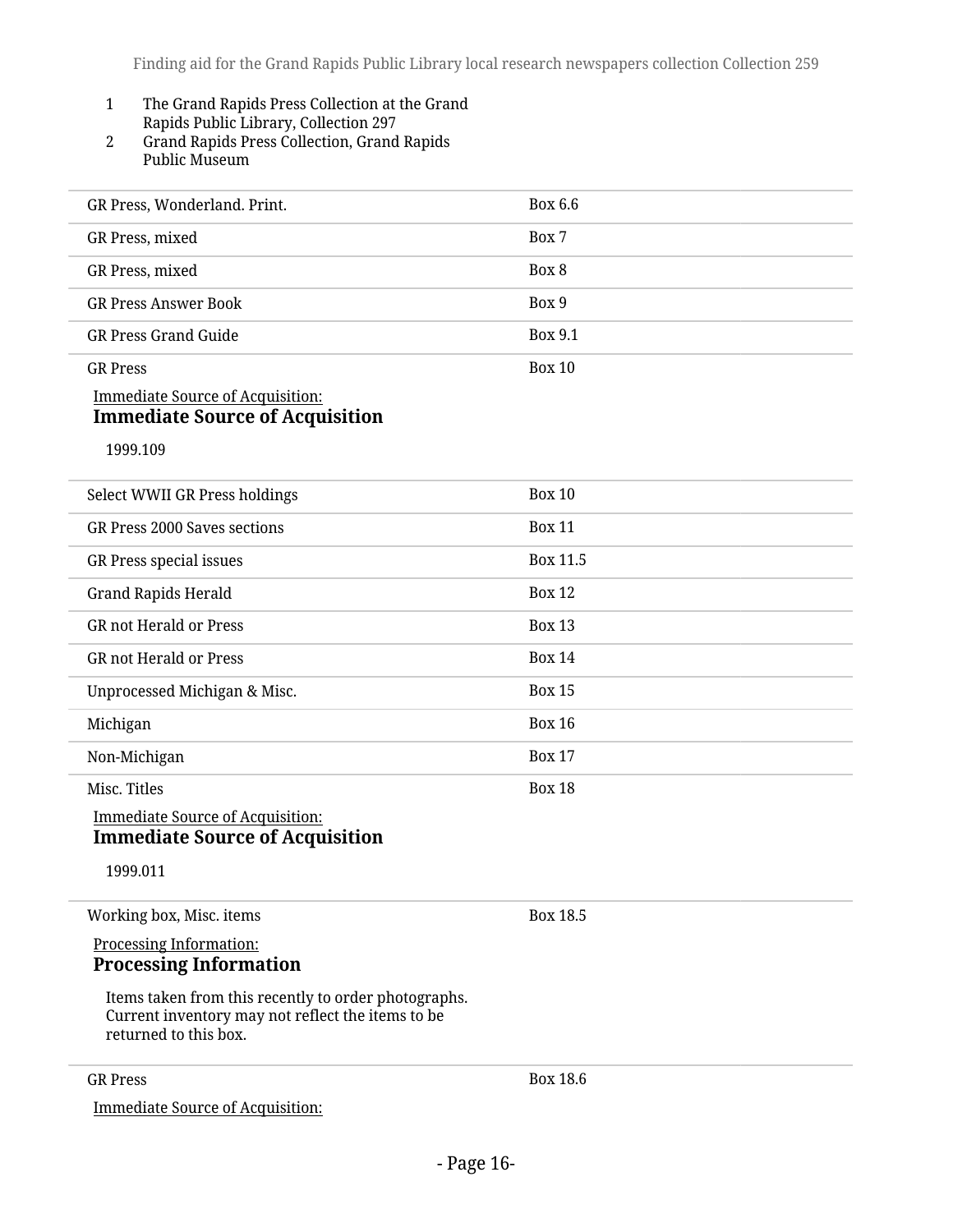#### **Immediate Source of Acquisition**

2006.042

#### Processing Information: **Processing Information**

Removed the "Ford Becomes President" "A" section as it doesn't fit in the box, and will be processed for Coll. 243.

| <b>Acquisition Information</b><br>1999.008, 1999.005<br><b>Immediate Source of Acquisition:</b><br><b>Immediate Source of Acquisition</b><br>1999.008, 1999.005 | <b>Box 19</b> |
|-----------------------------------------------------------------------------------------------------------------------------------------------------------------|---------------|
| GR Herald 1986 Tornado                                                                                                                                          | <b>Box 20</b> |
| Germania, 1896                                                                                                                                                  | <b>Box 21</b> |
| <b>Immediate Source of Acquisition:</b><br><b>Immediate Source of Acquisition</b>                                                                               |               |
| 90.042                                                                                                                                                          |               |
| GR Herald, last issue                                                                                                                                           | <b>Box 22</b> |
| <b>Immediate Source of Acquisition:</b>                                                                                                                         |               |
| <b>Immediate Source of Acquisition</b><br>1998.045                                                                                                              |               |
| Herald, 1899-1911                                                                                                                                               | <b>Box 23</b> |
| Grand Rapids Press, 1901                                                                                                                                        | <b>Box 23</b> |
| Democrat, 1893                                                                                                                                                  | <b>Box 23</b> |
| Civic News, Daily News, Daily Morning                                                                                                                           | <b>Box 24</b> |
| Grand Rapids Eagle, 1868-1883                                                                                                                                   | <b>Box 25</b> |
| Grand Rapids Chronicle, 1939-1940                                                                                                                               | <b>Box 26</b> |
|                                                                                                                                                                 |               |
| Grand Rapids Eagles, 1856-1891                                                                                                                                  | <b>Box 27</b> |
| Grand Rapids Journal, 1876-1879                                                                                                                                 | <b>Box 28</b> |
| <b>Grand Rapids Morning Democrat</b>                                                                                                                            | <b>Box 28</b> |
| Evening Post Democrat, September 1900; June 1902                                                                                                                | <b>Box 28</b> |

Grand Rapids Times, 1936-1937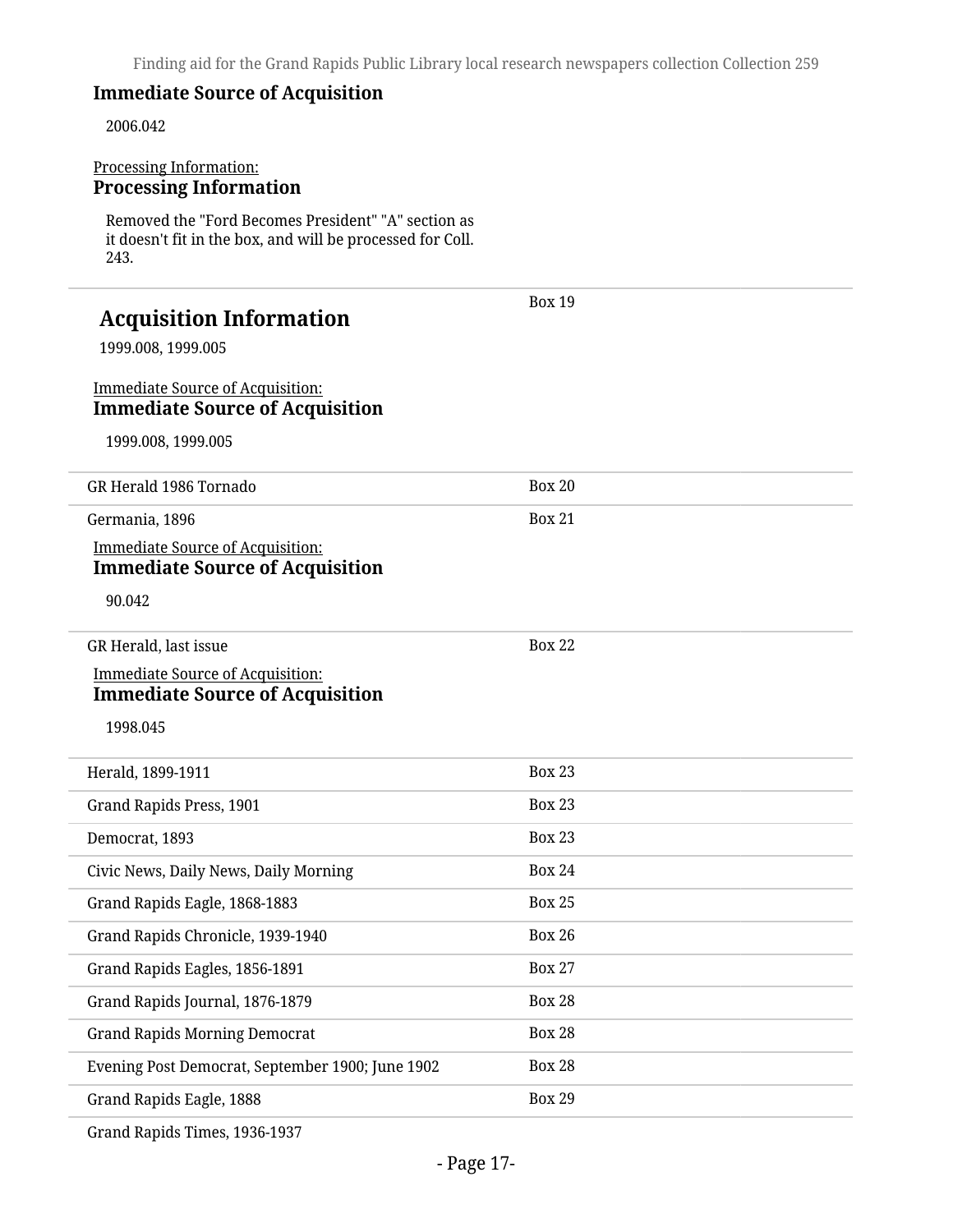|                                                                                                                                                                                                                                         | <b>Box 29</b>  |
|-----------------------------------------------------------------------------------------------------------------------------------------------------------------------------------------------------------------------------------------|----------------|
| Ag. World, 1881-1882                                                                                                                                                                                                                    | <b>Box 30</b>  |
| Mich. S. End Leader 1922-23                                                                                                                                                                                                             | <b>Box 31</b>  |
| Free Coinage Independent, 1895-1897                                                                                                                                                                                                     | <b>Box 31</b>  |
| War Work Weekly, 1918                                                                                                                                                                                                                   | <b>Box 32</b>  |
| Michigan News Digest, 1917                                                                                                                                                                                                              | <b>Box 32</b>  |
| West Mich. CIO, 1943-1944                                                                                                                                                                                                               | <b>Box 32</b>  |
| United Weekly, 1923-1924                                                                                                                                                                                                                | <b>Box 33</b>  |
| Unid. Sydicated, 1927-1928                                                                                                                                                                                                              | <b>Box 33</b>  |
| <b>East Grand Rapids Cadence</b>                                                                                                                                                                                                        | Box 33.5       |
| Physical Description: 20.5 x 16.5 1" print                                                                                                                                                                                              |                |
| <b>Grandville News</b>                                                                                                                                                                                                                  | <b>Box 34</b>  |
| <b>Ad Papers</b>                                                                                                                                                                                                                        | <b>Box 35</b>  |
| Madison Square, 1924-1930                                                                                                                                                                                                               | <b>Box 36</b>  |
| N.Y. Mirror, Ladies Lit.                                                                                                                                                                                                                | <b>Box 37</b>  |
| Detroit News, Detroit Free Press, Chicago Tribune, Grand<br>Rapids Press, and Parade insert covering the Kennedy<br>Assassination<br><b>Immediate Source of Acquisition:</b><br><b>Immediate Source of Acquisition</b><br>00.[404].1-11 | <b>Box 38</b>  |
| Grand Rapids Eagle, 1877+                                                                                                                                                                                                               | <b>Box 101</b> |
| Lucius Lyon's associated                                                                                                                                                                                                                | <b>Box 39</b>  |
| Herald tome. Weekly Telegram Herald, 1891                                                                                                                                                                                               | <b>Box 103</b> |
| Herald tome. Weekly Herald, 1893-1894                                                                                                                                                                                                   | <b>Box 103</b> |
| Herald tome. Semi-Weekly Herald, 1896                                                                                                                                                                                                   | <b>Box 103</b> |
| Semi-Weekly Herald, bound volume, 1902                                                                                                                                                                                                  | <b>Box 102</b> |
| Semi-Weekly Herald, 1892                                                                                                                                                                                                                | <b>Box 102</b> |
| <b>Grand Rapids Eagle</b>                                                                                                                                                                                                               | <b>Box 101</b> |
| Moore's Rural New Yorker                                                                                                                                                                                                                | <b>Box 104</b> |
| Moore's Rural New Yorker                                                                                                                                                                                                                | <b>Box 105</b> |
| Moore's Rural New Yorker                                                                                                                                                                                                                | <b>Box 106</b> |
| "The Paper," microfilm master<br><b>Processing Information:</b>                                                                                                                                                                         | Box 104.5      |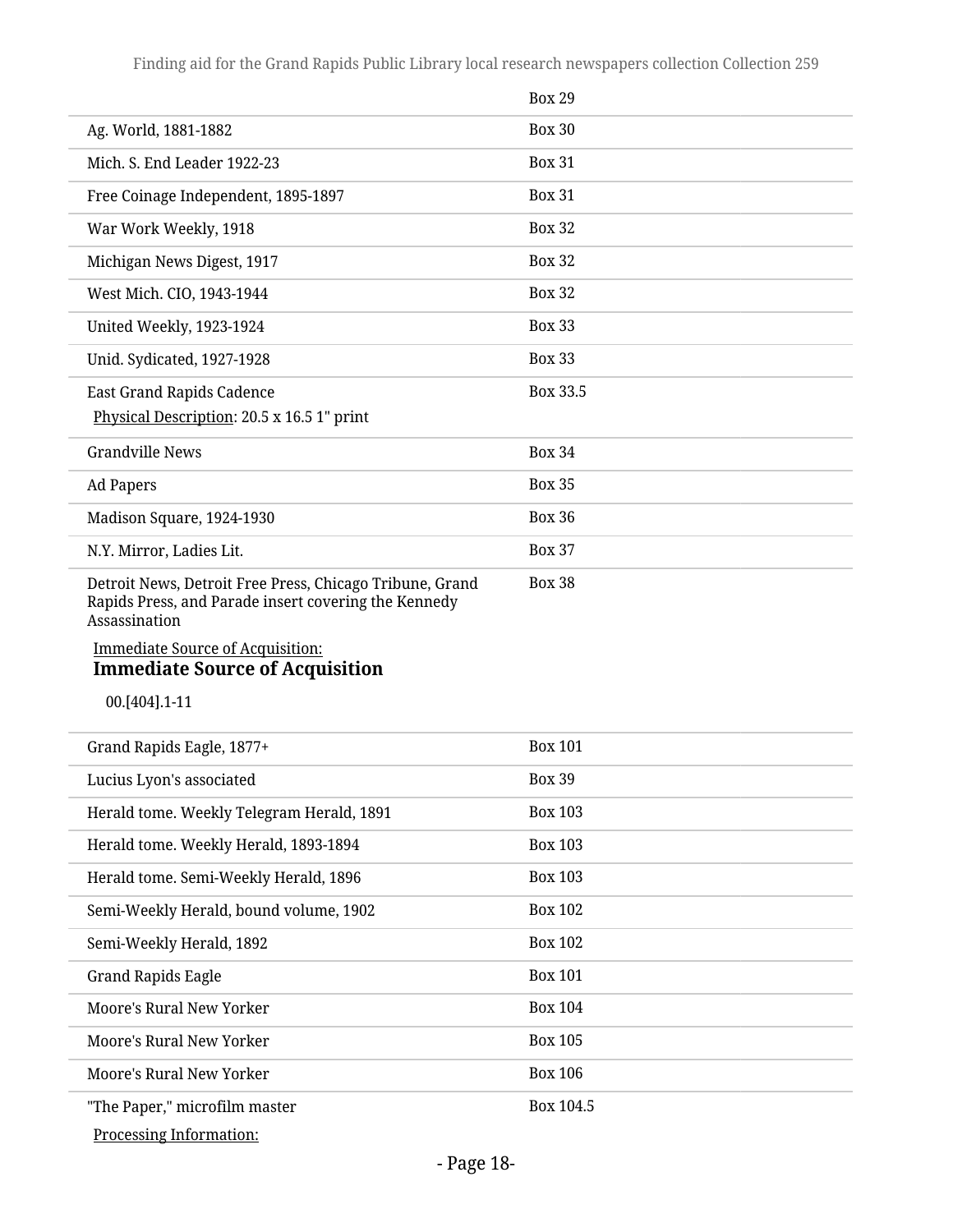#### **Processing Information**

Only one paper issue known, 6/17/2008; but cubic fnd. Later See Box 116

| 2 tomes                                                                           |               |  |
|-----------------------------------------------------------------------------------|---------------|--|
| Physical Location: 18-C-6                                                         |               |  |
| Kuryer Z, 1906-1907                                                               |               |  |
| Physical Location: 18-B-1                                                         |               |  |
| Green News Review, 1939-1940                                                      |               |  |
| Physical Location: 18-C-4                                                         |               |  |
| Semi-Weekly Herald, 1898                                                          | <b>Box 40</b> |  |
| Semi-Weekly Herald, 1894                                                          | <b>Box 40</b> |  |
| Semi-Weekly Herald, 1901                                                          | <b>Box 40</b> |  |
| Times Clipper 1974-1976                                                           | <b>Box 41</b> |  |
| Western Mich. News, 1974-1975                                                     | <b>Box 41</b> |  |
| AFL-CIO News, 1974-1987                                                           | <b>Box 41</b> |  |
| Grand Rapids Standard, Mar-August 1918                                            | <b>Box 42</b> |  |
| Escanaba Daily Press, 1936                                                        | <b>Box 43</b> |  |
| Stars & Stripes, February-December 1918                                           |               |  |
| Physical Location: 18-A-6                                                         |               |  |
| <b>Immediate Source of Acquisition:</b><br><b>Immediate Source of Acquisition</b> |               |  |
| 1987.069                                                                          |               |  |
| Stars & Stripes, January-June 1919                                                |               |  |
| Physical Location: 18-A-6                                                         |               |  |
| <b>Immediate Source of Acquisition:</b><br><b>Immediate Source of Acquisition</b> |               |  |
| 1987.069                                                                          |               |  |
| Stars & Stripes, June 1945                                                        |               |  |
| Physical Location: 18-C-3                                                         |               |  |
| <b>Immediate Source of Acquisition:</b>                                           |               |  |
| <b>Immediate Source of Acquisition</b>                                            |               |  |
| 1987.069                                                                          |               |  |
| Stars & Stripes, Oct-November 1945                                                |               |  |

Physical Location: 18-C-3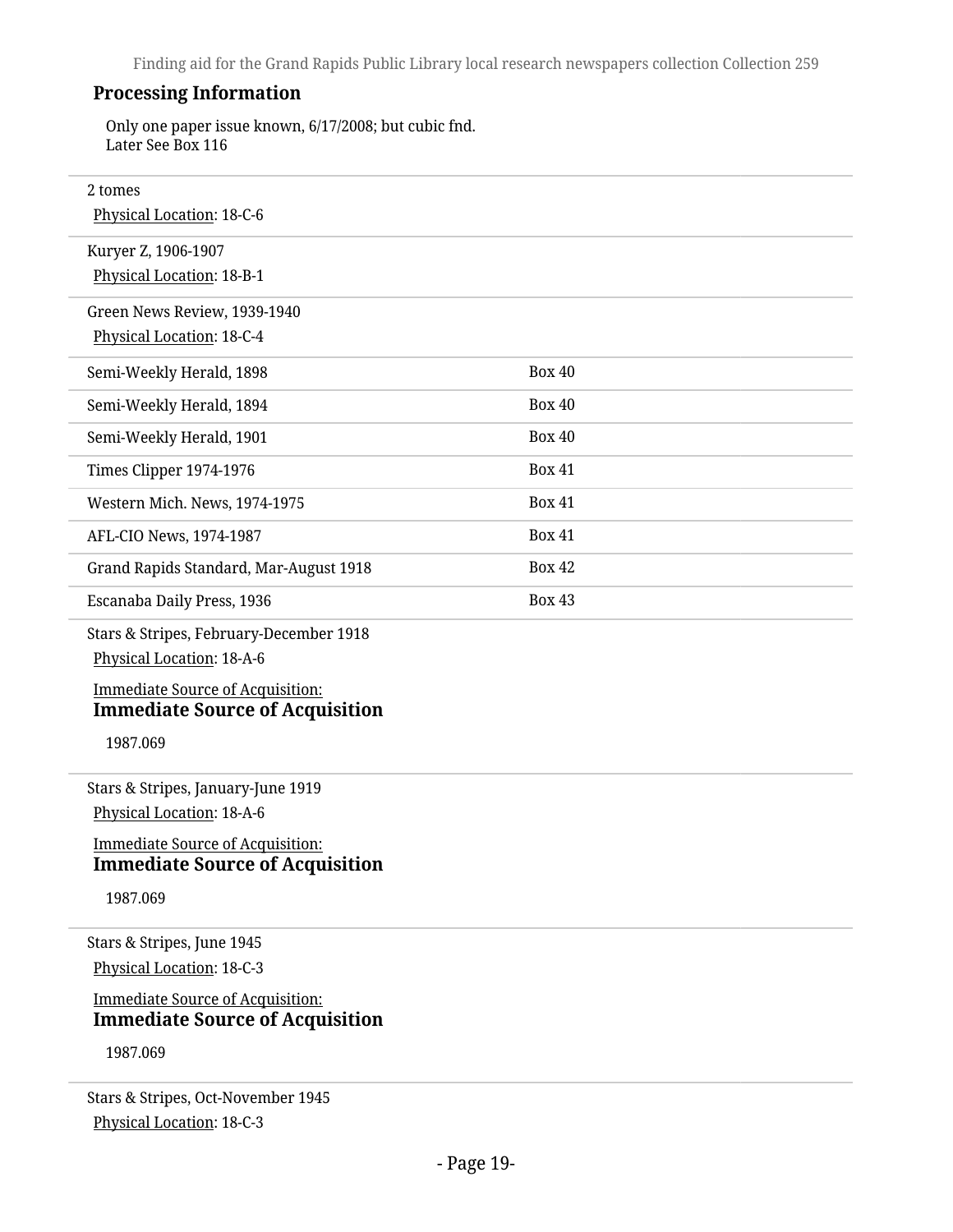#### Immediate Source of Acquisition: **Immediate Source of Acquisition**

1987.069

Stars & Stripes, December 1945-January 1946 Physical Location: 18-C-3

Immediate Source of Acquisition: **Immediate Source of Acquisition**

1987.069

Stars & Stripes, August-September 1945 Physical Location: 18-C-3

#### Immediate Source of Acquisition: **Immediate Source of Acquisition**

1987.069

Stars & Stripes, June-July 1945 Physical Location: 18-C-3

Immediate Source of Acquisition: **Immediate Source of Acquisition**

1987.069

Stars & Stripes, February 1946 Physical Location: 18-C-3

#### Immediate Source of Acquisition: **Immediate Source of Acquisition**

1987.069

| New York Review           | <b>Box 44</b> |
|---------------------------|---------------|
| New York Review           | <b>Box 45</b> |
| Western Michigan Catholic | <b>Box 46</b> |
| Western Michigan Catholic | <b>Box 47</b> |
| Western Michigan Catholic | <b>Box 48</b> |
| Western Michigan Catholic | <b>Box 49</b> |
| Western Michigan Catholic | <b>Box 50</b> |
| Western Michigan Catholic | <b>Box 51</b> |
| Western Michigan Catholic | <b>Box 52</b> |
| Western Michigan Catholic | <b>Box 53</b> |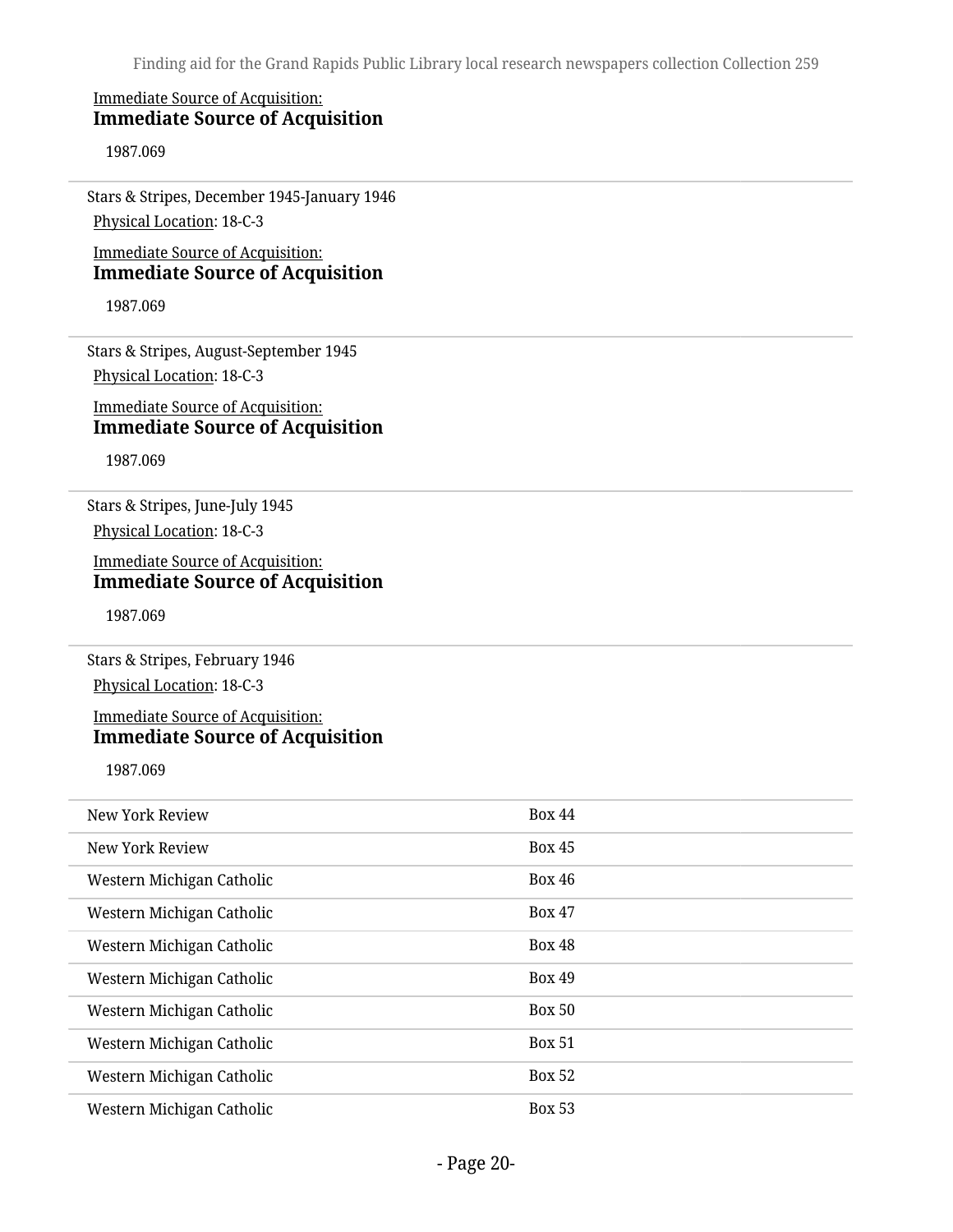| Western Michigan Catholic | <b>Box 54</b> |
|---------------------------|---------------|
| Western Michigan Catholic | <b>Box 55</b> |
| Western Michigan Catholic | <b>Box 56</b> |
| Western Michigan Catholic | <b>Box 57</b> |
| Western Michigan Catholic | <b>Box 58</b> |
| Western Michigan Catholic | <b>Box 59</b> |
| Western Michigan Catholic | Box 60        |
| Western Michigan Catholic | <b>Box 61</b> |
| Western Michigan Catholic | <b>Box 62</b> |
| Western Michigan Catholic | <b>Box 63</b> |
| Western Michigan Catholic | <b>Box 64</b> |
| Western Michigan Catholic | <b>Box 65</b> |
| Western Michigan Catholic | <b>Box 66</b> |
| Western Michigan Catholic | <b>Box 67</b> |
| Western Michigan Catholic | <b>Box 68</b> |
| Western Michigan Catholic | Box 69        |
| Western Michigan Catholic | <b>Box 70</b> |
| Western Michigan Catholic | <b>Box 71</b> |
| Western Michigan Catholic | <b>Box 72</b> |
| Western Michigan Catholic | <b>Box 73</b> |
| Western Michigan Catholic | <b>Box 74</b> |
| Western Michigan Catholic | <b>Box 75</b> |
| Western Michigan Catholic | <b>Box 76</b> |
| Western Michigan Catholic | <b>Box 77</b> |
| <b>Grand Rapids Times</b> | <b>Box 78</b> |
| <b>Grand Rapids Times</b> | <b>Box 79</b> |
| <b>Grand Rapids Times</b> | <b>Box 80</b> |
| <b>Grand Rapids Times</b> | <b>Box 81</b> |
| <b>Grand Rapids Times</b> | <b>Box 82</b> |
| <b>Grand Rapids Times</b> | <b>Box 83</b> |
| <b>Grand Rapids Times</b> | <b>Box 84</b> |
| <b>Grand Rapids Times</b> | <b>Box 85</b> |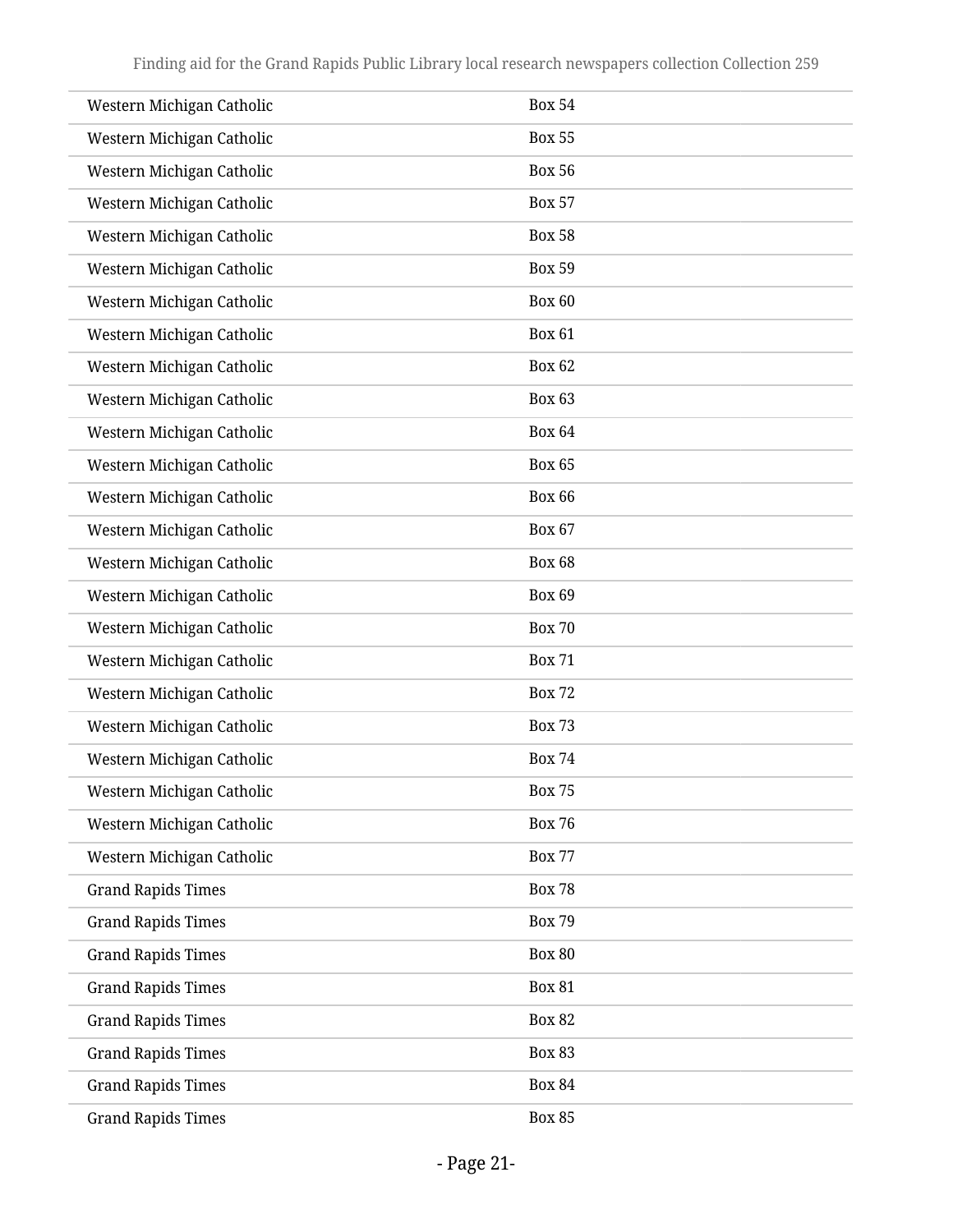| <b>Grand Rapids Times</b>                                                                                                                                                       | <b>Box 86</b>  |
|---------------------------------------------------------------------------------------------------------------------------------------------------------------------------------|----------------|
| <b>Grand Rapids Times</b>                                                                                                                                                       | <b>Box 87</b>  |
| <b>Grand Rapids Times</b>                                                                                                                                                       | <b>Box 88</b>  |
| <b>Grand Rapids Times</b>                                                                                                                                                       | <b>Box 89</b>  |
| <b>Grand Rapids Times</b>                                                                                                                                                       | <b>Box 90</b>  |
| <b>Grand Rapids Times</b>                                                                                                                                                       | <b>Box 91</b>  |
| <b>Grand Rapids Times</b>                                                                                                                                                       | <b>Box 92</b>  |
| <b>Grand Rapids Times</b>                                                                                                                                                       | <b>Box 93</b>  |
| <b>Grand Rapids Times</b>                                                                                                                                                       | <b>Box 94</b>  |
| <b>Grand Rapids Times</b>                                                                                                                                                       | <b>Box 95</b>  |
| <b>Grand Rapids Times</b>                                                                                                                                                       | <b>Box 96</b>  |
| <b>Grand Rapids Times</b>                                                                                                                                                       | <b>Box 97</b>  |
| <b>Grand Rapids Times</b>                                                                                                                                                       | <b>Box 98</b>  |
| Grand Rapids Times, December 6/12, 2002 - November 28/<br>December 4, 2003                                                                                                      | Box 98.1       |
| Unknown content                                                                                                                                                                 | <b>Box 99</b>  |
| G.R. Enquirer, Beginning with October 16, 1850                                                                                                                                  | <b>Box 100</b> |
| Processing Information:<br><b>Processing Information</b>                                                                                                                        |                |
| Also to be shelved with the newspapers or scrapbooks<br>is accession 99.075, the Grand Rapids Press Art Index<br>binders, in 13 of 14 cubic boxes. Can't account for box<br>14! |                |
| Newspaper Exhibit                                                                                                                                                               | <b>Box EX1</b> |
| Newspaper Exhibit                                                                                                                                                               | Box EX2        |
| Newspaper Exhibit                                                                                                                                                               | Box EX3        |
| Newspaper Exhibit                                                                                                                                                               | Box EX4        |
| Open the door to your downtown. Center pull-out section                                                                                                                         | Box 9          |

Open the door to your downtown. Center pull-out section for the Grand Event, September 11, 1980. Grand Rapids Press. Formerly M917.7456.Op2 00.[768].1

#### **Scope and Contents**

A general guide to Grand Rapids, prepared annually since beginning with an unknown date, current year kept at LH Service Desk, previous years, or extra current year copies are kept in a unique to itself. Duplicates may also be placed in the Ephemera Coll.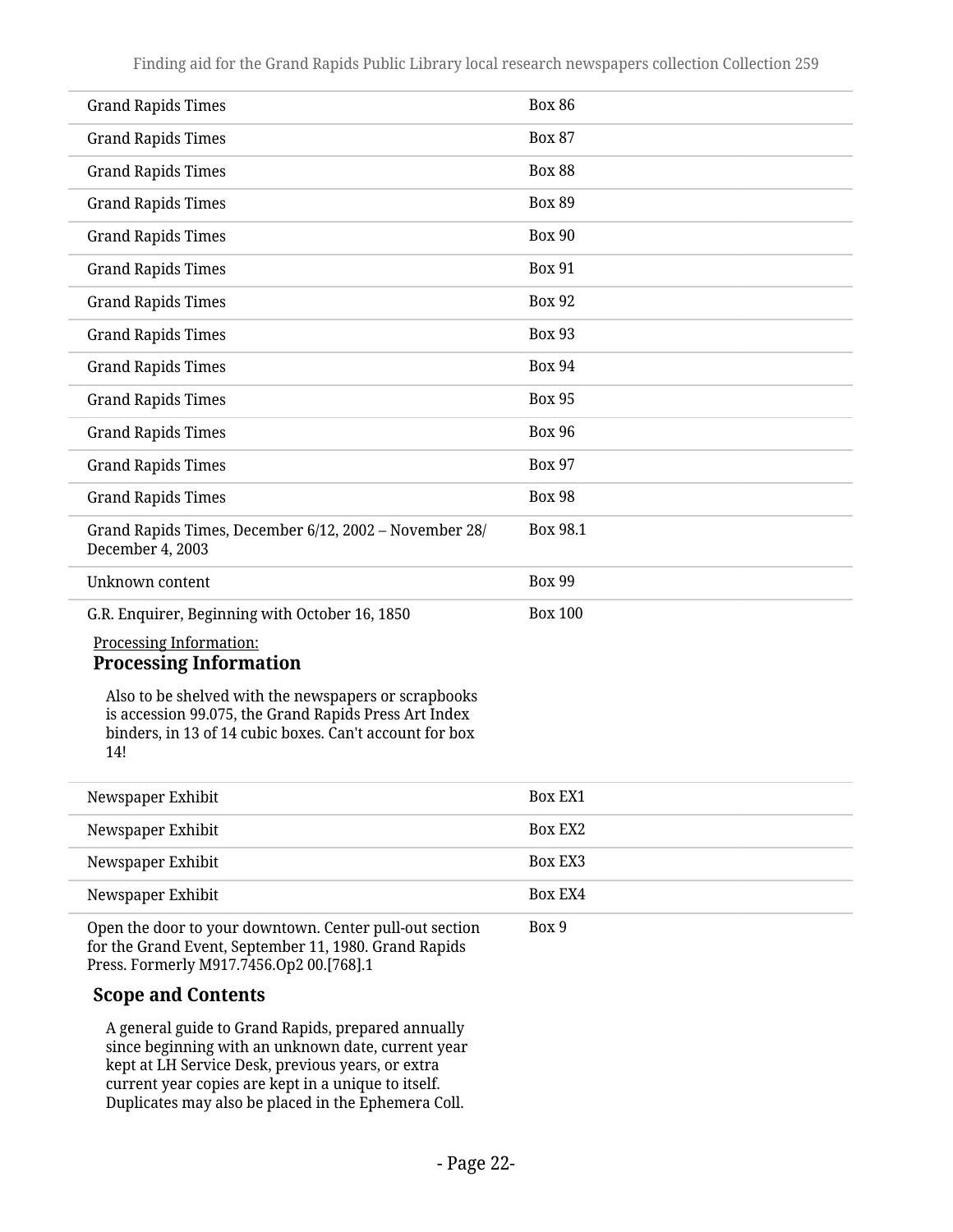—City Guides section, or in the non-archival Vertical Files.

| Grand Rapids Press. World Trade Center Terrorism, 2001.                                                                               | <b>Box 107</b> |
|---------------------------------------------------------------------------------------------------------------------------------------|----------------|
| Grand Rapids Press. World Trade Center Terrorism, 2001.                                                                               | <b>Box 108</b> |
| Grand Rapids Press. World Trade Center Terrorism, 2001.                                                                               | <b>Box 109</b> |
| 1960's Newspapers                                                                                                                     | <b>Box 110</b> |
| <b>Immediate Source of Acquisition:</b><br><b>Immediate Source of Acquisition</b>                                                     |                |
| 2001.013                                                                                                                              |                |
|                                                                                                                                       |                |
| Random Clippings                                                                                                                      | <b>Box 111</b> |
| Random Clippings                                                                                                                      | <b>Box 112</b> |
| Misc. Special Accessions. GR Herald November 29, 1936. "5<br>Schools Place Men on All-City Team." Image with list of team<br>members. | <b>Box 113</b> |
| <b>Immediate Source of Acquisition:</b><br><b>Immediate Source of Acquisition</b>                                                     |                |
| <b>Includes 2003.012</b>                                                                                                              |                |
| Miscellaneous Accession                                                                                                               | <b>Box 114</b> |
| Various Michigan cities and papers                                                                                                    | <b>Box 114</b> |
| <b>Immediate Source of Acquisition:</b>                                                                                               |                |
| <b>Immediate Source of Acquisition</b>                                                                                                |                |
| 1980.036                                                                                                                              |                |
| Galewood Booster (Wyoming, Mi.)                                                                                                       | <b>Box 114</b> |
| <b>Immediate Source of Acquisition:</b><br><b>Immediate Source of Acquisition</b>                                                     |                |
| 1988.007                                                                                                                              |                |
|                                                                                                                                       |                |
| Standard-Bulletin, 60th Anniversary Issue, 1936                                                                                       | <b>Box 115</b> |
| "The Paper"                                                                                                                           | <b>Box 116</b> |
| GR Press. Misc. Unprocessed. Mostly national events, Ford,<br>Blizzard '78. 2009.024                                                  | <b>Box 118</b> |
| Northfield Advance Scrapbooks (2) & Index pages,<br>incomplete. 2008.102                                                              | <b>Box 117</b> |
| <b>Grandville News</b>                                                                                                                | <b>Box 117</b> |
| Grand Rapids Times, October 1936-December 1937                                                                                        | <b>Box 133</b> |
| Kuryer Z Grand Rapids, July 23, 1906-June 1, 1907                                                                                     | <b>Box 132</b> |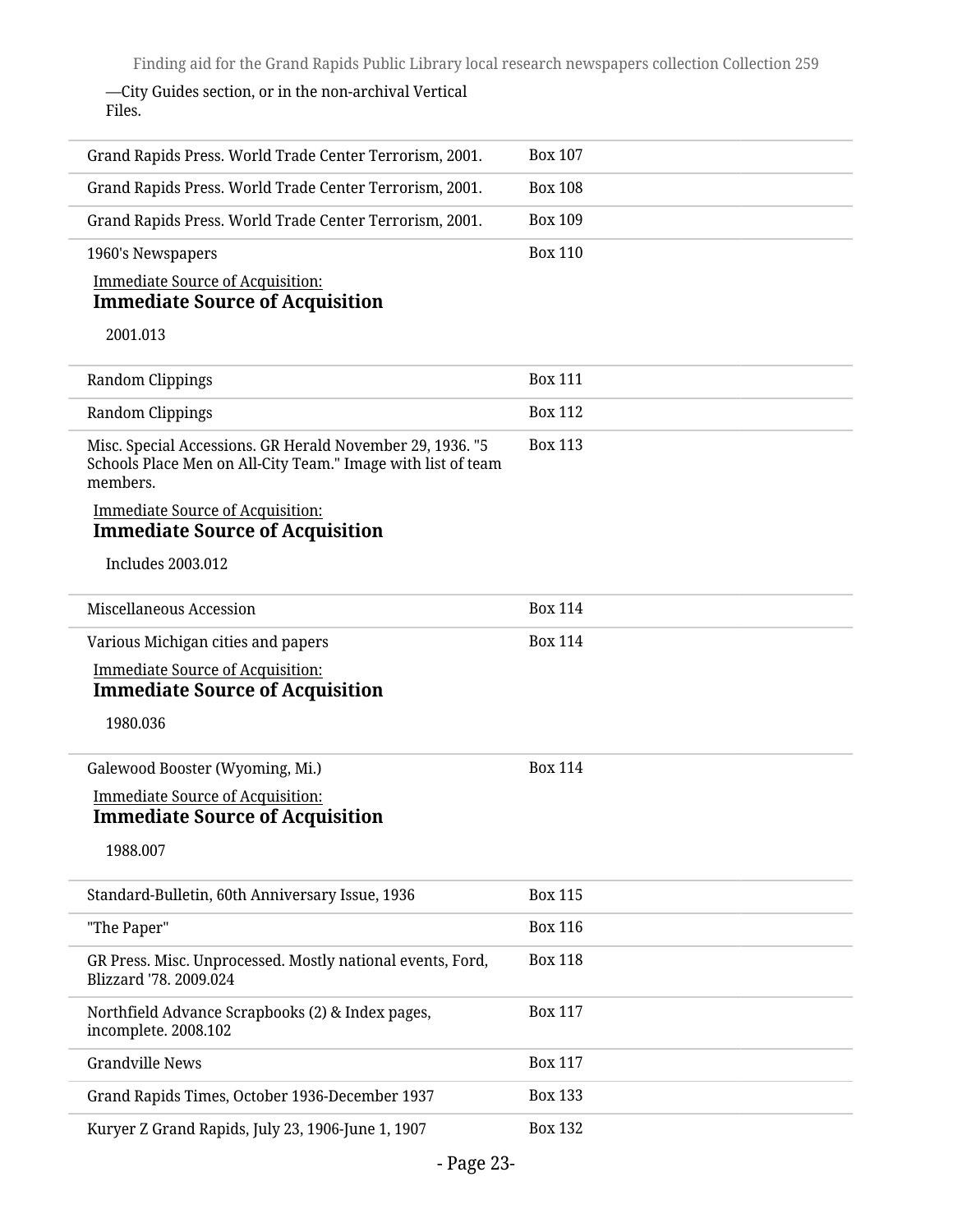| Grand Rapids Times, Large print, June 1992 - December 1993                                  | <b>Box 119</b> |
|---------------------------------------------------------------------------------------------|----------------|
| Grand Rapids Times, Large print, January 1994 - June 1995                                   | <b>Box 120</b> |
| Grand Rapids Times, Large print, July 1995 - December 1996                                  | <b>Box 121</b> |
| Grand Rapids Times, Large print, January 1997 - June 28,<br>1998                            | <b>Box 122</b> |
| Grand Rapids Times, Large print, June 26, 1998 - December<br>1999                           | <b>Box 123</b> |
| Grand Rapids Times, Large print, January 2000 - June 28,<br>2001                            | <b>Box 124</b> |
| Grand Rapids Times, Large print, July 2001 - December 5,<br>2002                            | <b>Box 125</b> |
| Grand Rapids Times, Small print, 2004                                                       | <b>Box 126</b> |
| Grand Rapids Times (not microfilmed), Small print,<br>December 31, 2004 - December 29, 2005 | <b>Box 127</b> |
| Grand Rapids Times (not microfilmed), Small print,<br>December 30, 2005 - December 29, 2006 | <b>Box 128</b> |
| Grand Rapids Times (not microfilmed), Small print,<br>December 29, 2006 - December 27, 2007 | <b>Box 129</b> |
| Grand Rapids Times (not microfilmed), Small print,<br>December 28, 2007 - January 1, 2009   | <b>Box 130</b> |
| Grand Rapids Times, 2009                                                                    | <b>Box 131</b> |
| Grand Rapids Times, 2010                                                                    | <b>Box 134</b> |
| Grand Rapids Times, 2011                                                                    | <b>Box 135</b> |
| Grand Rapids Times, January - December, 2012                                                | <b>Box 136</b> |
| Misc.                                                                                       | <b>Box 138</b> |
| Music Revue, October, 1990                                                                  | Box 104.5      |

#### **^** [Return to Table of Contents](#page-1-0)

# <span id="page-23-0"></span>**Series IV. Newspaper photographs and negatives**

### <span id="page-23-1"></span>**On The Town**

#### **General**

These images, taken for On the Town, are made up almost exclusively of negatives and contact prints dating from the early to mid 1980s. Some are labeled with identifying information.

| <b>Title/Description</b> | nstances |
|--------------------------|----------|
|                          |          |